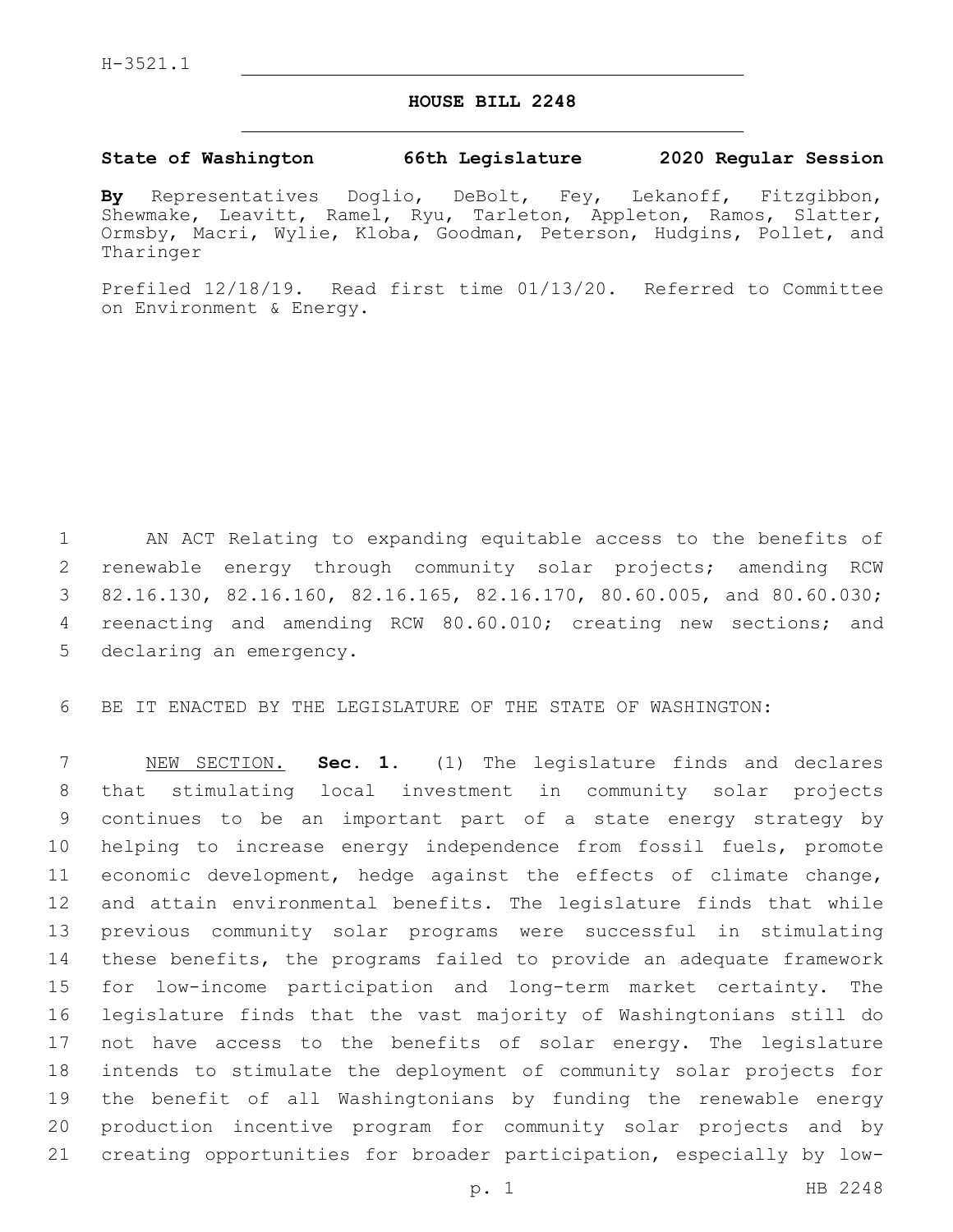income households and low-income service providers. As of December 2019, the state is thirteen megawatts short of the one hundred fifteen megawatts of solar photovoltaic capacity established as a goal under RCW 82.16.155. The legislature therefore intends to provide an incentive sufficient to promote installation of community solar projects through June 30, 2026, at which point the legislature expects to review the effectiveness of enhancing access to community solar projects. The legislature finds that expansion of electric meter aggregation for net metering systems is a path beyond the renewable energy production incentive program to provide and sustain 11 access for community solar projects.

 (2) The legislature also finds that chapter 19.405 RCW, the Washington clean energy transformation act, requires electric utilities to make programs and funding available for energy assistance to low-income households by July 31, 2021. The legislature intends for any energy assistance provided to, or reduction in energy burden provided for, low-to-moderate-income households or low-to- moderate-income service provider subscribers of community solar projects under RCW 82.16.165 and 80.60.030 to count toward an electric utility's compliance obligation under RCW 19.405.120.

 **Sec. 2.** RCW 82.16.130 and 2017 3rd sp.s. c 36 s 4 are each 22 amended to read as follows:

 (1) A light and power business is allowed a credit against taxes 24 due under this chapter in an amount equal to:

 (a) Incentive payments made in any fiscal year under RCW 26 82.16.120 and 82.16.165; and

 (b) Any fees a utility is allowed to recover pursuant to RCW 28 82.16.165( $(\overline{+5})$ ) (6).

 (2) The credits must be taken in a form and manner as required by 30 the department.

 (a) The credit taken under this section for the fiscal year may not exceed one and one-half percent of the businesses' taxable power sales generated in calendar year 2014 and due under RCW 82.16.020(1)(b) or two hundred fifty thousand dollars, whichever is greater, for incentive payments made for the following:

 (i) Renewable energy systems, other than community solar projects, that are certified for an incentive payment as of June 30, 2020; and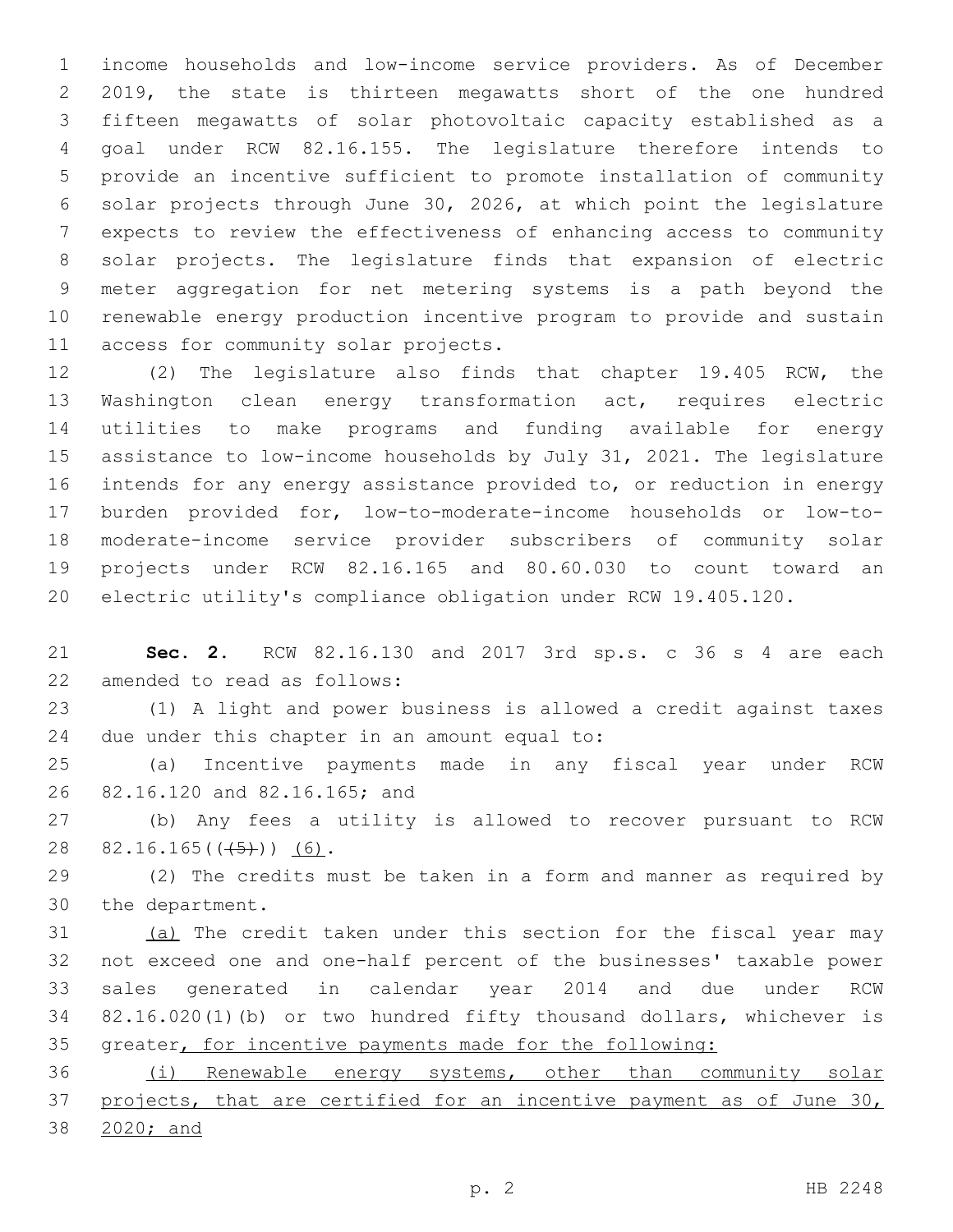(ii) Community solar projects that are under precertification status under RCW 82.16.165(8)(b) as of June 30, 2020, and that are certified for an incentive payment in accordance with the terms of that precertification by June 30, 2021.

 (b) In addition to the credit provided under (a) of this subsection, for incentive payments made for community solar projects that submit an application for precertification under RCW 82.16.165(9)(b) on or after July 1, 2020, and that are certified for 9 an incentive payment in accordance with the terms of that 10 precertification by June 30, 2026, a light and power business may take for the fiscal year an additional one-quarter of one percent of 12 the businesses' taxable power sales generated in calendar year 2014 13 and due under RCW 82.16.020(1)(b) or fifty thousand dollars, 14 whichever is greater.

 (3) The credit may not exceed the tax that would otherwise be due under this chapter. Refunds may not be granted in the place of credits. Expenditures not used to earn a credit in one fiscal year may not be used to earn a credit in subsequent years.

 (4) For any business that has claimed credit for amounts that exceed the correct amount of the incentive payable under RCW 82.16.120, the amount of tax against which credit was claimed for the excess payments is immediately due and payable. The department may deduct amounts due from future credits claimed by the business.

 (a) Except as provided in (b) of this subsection, the department must assess interest but not penalties on the taxes against which the credit was claimed. Interest must be assessed at the rate provided for delinquent excise taxes under chapter 82.32 RCW, retroactively to the date the credit was claimed, and accrues until the taxes against 29 which the credit was claimed are repaid.

 (b) A business is not liable for excess payments made in reliance on amounts reported by the Washington State University extension energy program as due and payable as provided under RCW 33 82.16.165( $(420)$ )  $(25)$ , if such amounts are later found to be abnormal or inaccurate due to no fault of the business.

 (5) The amount of credit taken under this section is not confidential taxpayer information under RCW 82.32.330 and is subject to disclosure.37

 (6) The right to earn tax credits for incentive payments made under RCW 82.16.120 expires June 30, 2020. Credits may not be claimed 40 after June 30, 2021.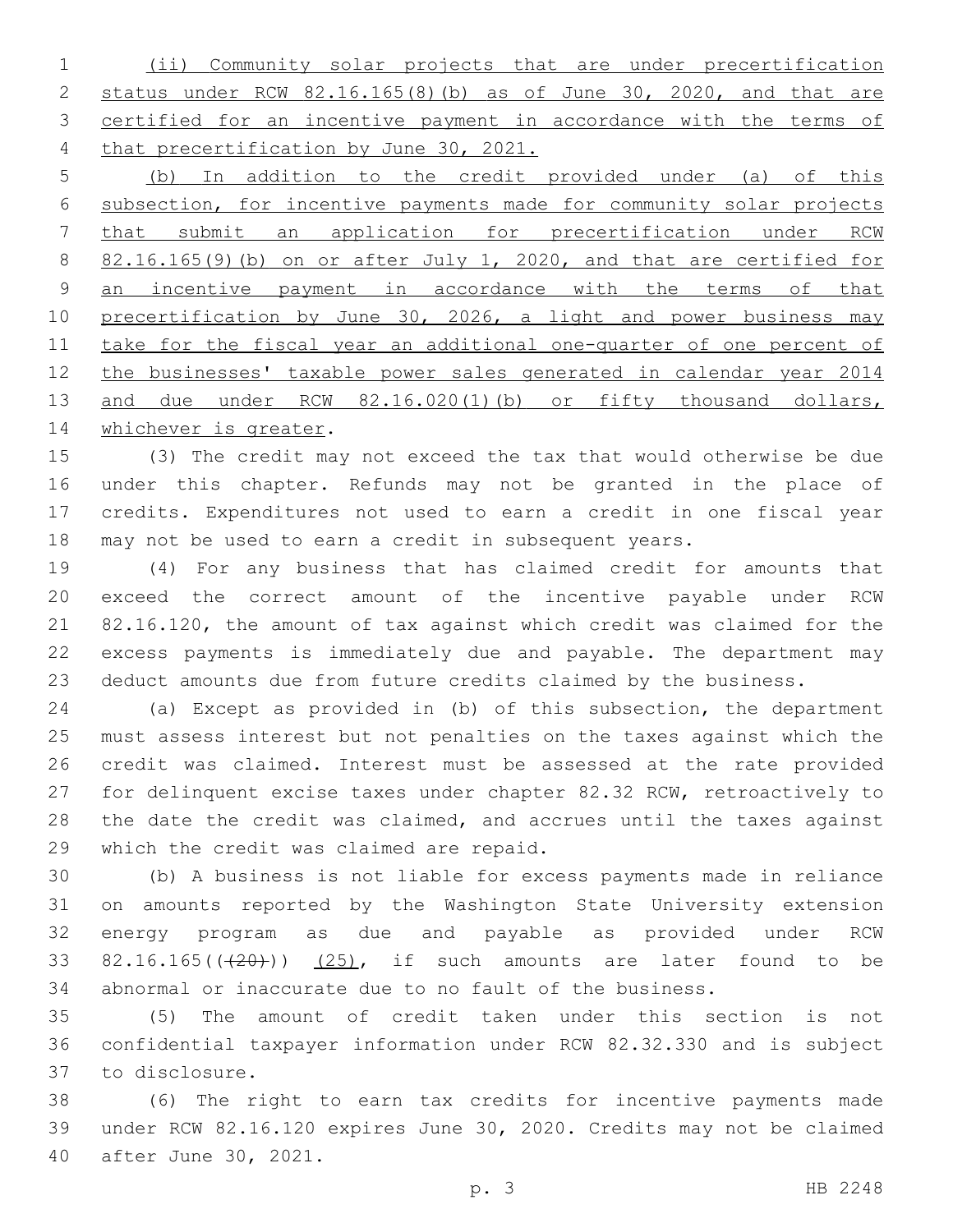1 (7)(a) The right to earn tax credits for incentive payments made under RCW 82.16.165 for the following expires June 30, 2029:

 (i) Renewable energy systems, other than community solar projects, that are certified for an incentive payment as of June 30, 2020; and

 (ii) Community solar projects that are under precertification status under RCW 82.16.165(8)(b) as of June 30, 2020, and that are certified for an incentive payment in accordance with the terms of 9 that precertification by June 30, 2021.

(b) Credits may not be claimed after June 30, 2030.

 (8) The right to earn tax credits for incentive payments made 12 under RCW 82.16.165 for community solar projects that submit an application for precertification under RCW 82.16.165(9) on or after 14 July 1, 2020, and that are certified for an incentive payment in 15 accordance with the terms of that precertification by June 30, 2026, expires June 30, 2034. Credits may not be claimed after June 30, 2035.

 **Sec. 3.** RCW 82.16.160 and 2017 3rd sp.s. c 36 s 5 are each 19 amended to read as follows:

 The definitions in this section apply throughout this section and RCW 82.16.165, 82.16.170, and 82.16.175 unless the context clearly 22 requires otherwise.

 (1) "Administrator" means the utility, nonprofit, or other local housing authority that organizes and administers a community solar project as provided in RCW 82.16.165 and 82.16.170.

 (2) "Certification" means the authorization issued by the Washington State University extension energy program establishing a person's eligibility to receive annual incentive payments from the 29 person's utility for the program term.

 (3) "Commercial-scale system" means a renewable energy system or systems other than a community solar project or a shared commercial solar project with a combined nameplate capacity greater than twelve kilowatts that meets the applicable system eligibility requirements 34 established in RCW 82.16.165.

 (4) "Community solar project" means a solar energy system that has a direct current nameplate generating capacity that is no larger than one thousand kilowatts and meets the applicable eligibility requirements established in RCW 82.16.165 and 82.16.170.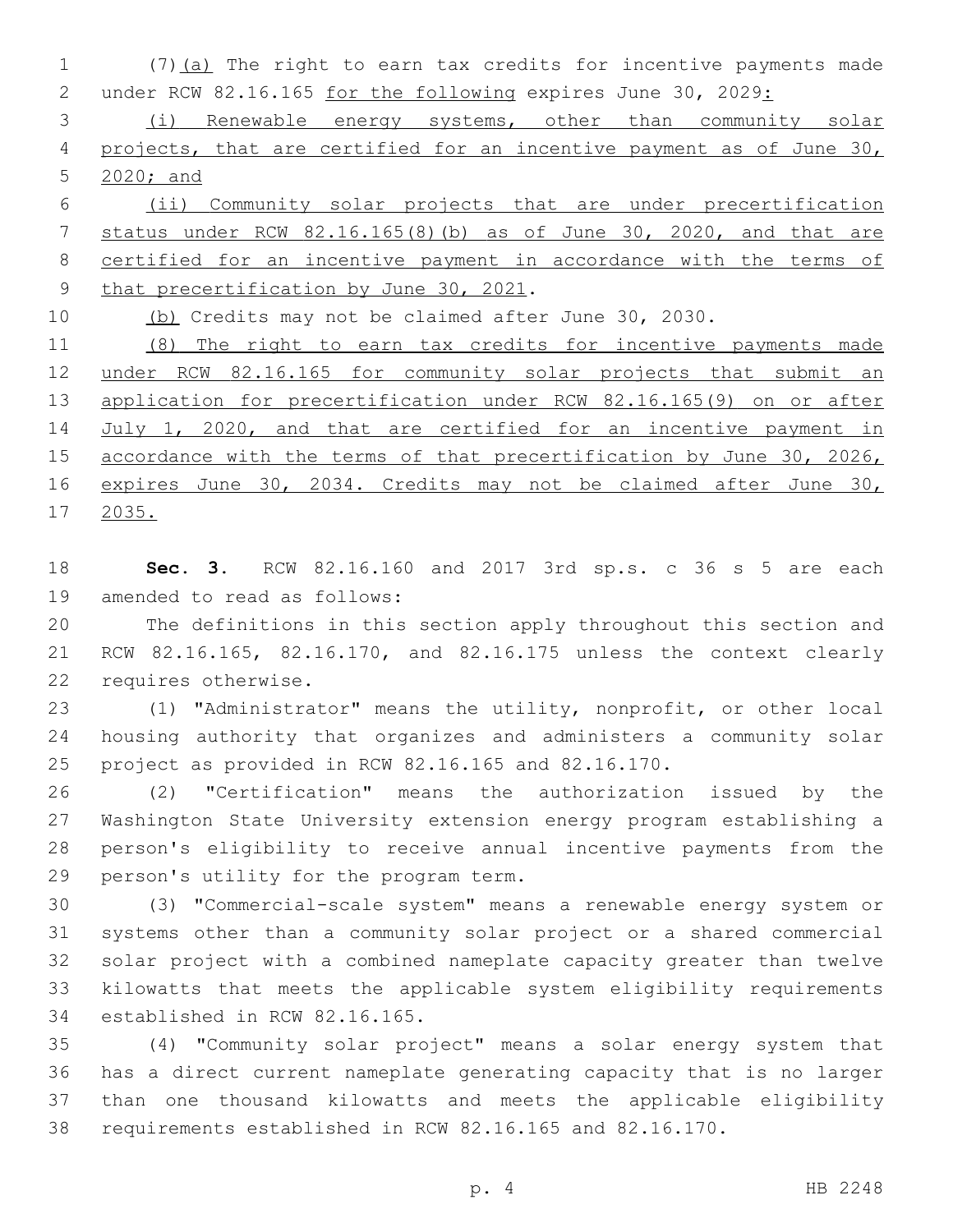(5) "Consumer-owned utility" has the same meaning as in RCW 19.280.020.2

 (6) "Customer-owner" means the owner of a residential-scale or commercial-scale renewable energy system, where such owner is not a utility and such owner is a customer of the utility and either owns the premises where the renewable energy system is installed or 7 occupies the premises.

 (7) "Electric utility" or "utility" means a consumer-owned utility or investor-owned utility as those terms are defined in RCW 10 19.280.020.

 (8) "Governing body" has the same meaning as provided in RCW 12 19.280.020.

 (9) "Person" means any individual, firm, partnership, corporation, company, association, agency, or any other legal entity. 15 (10) "Program term" means: (a) For community solar projects that are under precertification status under RCW 82.16.165(8)(b) as of June 30, 2020, and that are certified for an incentive payment in 18 accordance with the terms of that precertification by June 30, 2021, eight years or until cumulative incentive payments for electricity produced by the project reach fifty percent of the total system price, including applicable sales tax, whichever occurs first; ((and)) (b) for community solar projects that submit an application for precertification under RCW 82.16.165(9)(b) on or after July 1, 2020, and that are certified for an incentive payment in accordance 25 with the terms of that precertification by June 30, 2026, eight years 26 or until cumulative incentive payments for electricity produced by the project reach: (i) One hundred percent of the project cost prorated in proportion to subscriptions of low-to-moderate-income households and low-to-moderate-income service providers; and (ii) no greater than fifty percent of the project cost prorated in proportion 31 to subscriptions of all other subscribers; and (c) for other renewable energy systems, including shared commercial solar projects, eight years or until cumulative incentive payments for electricity produced by a system reach fifty percent of the total system price, including applicable sales tax, whichever occurs first.

 (11) "Renewable energy system" means a solar energy system, including a community solar project, an anaerobic digester as defined in RCW 82.08.900, or a wind generator used for producing electricity.

 (12) "Residential-scale system" means a renewable energy system or systems located at a single situs with combined nameplate capacity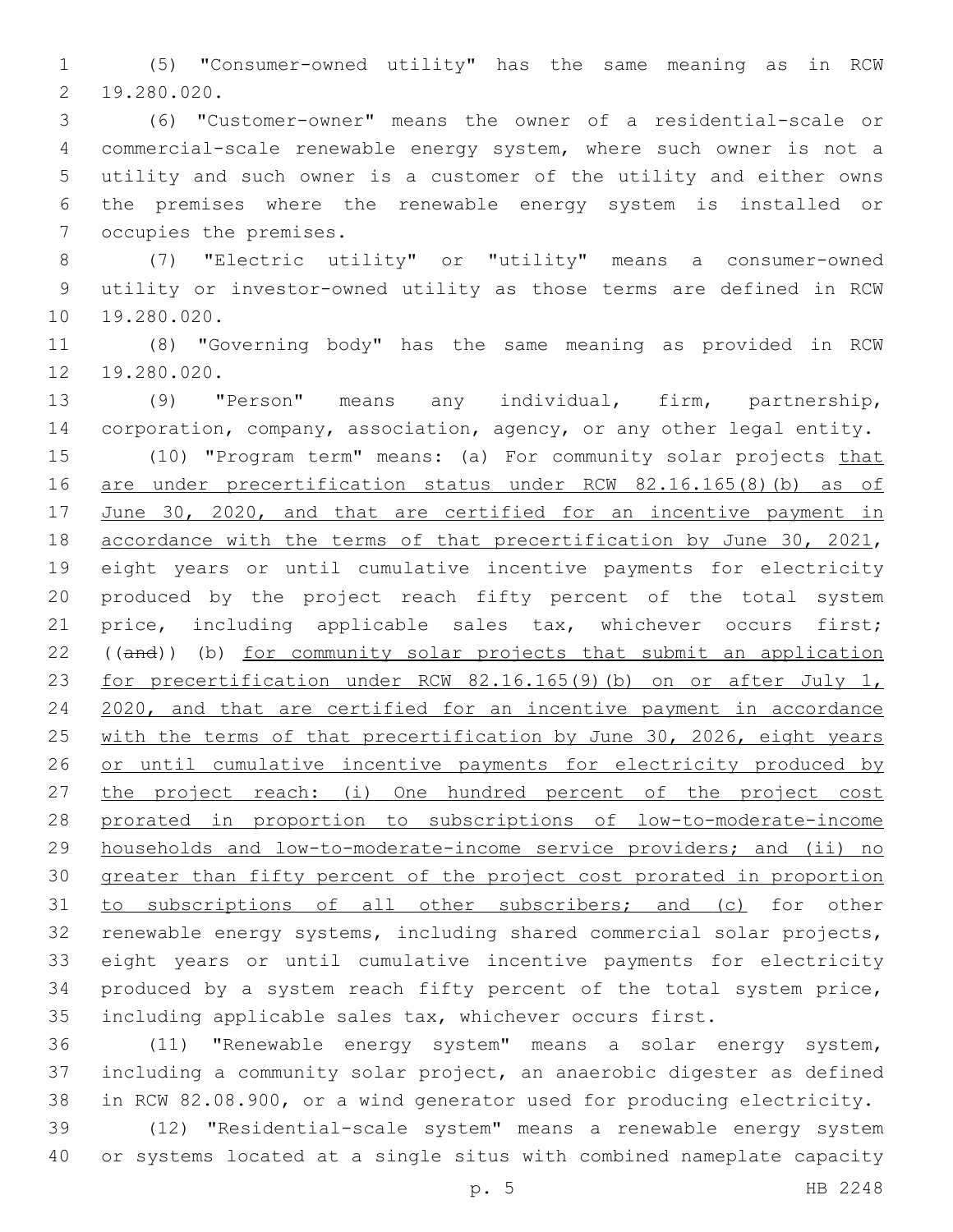of twelve kilowatts or less that meets the applicable system eligibility requirements established in RCW 82.16.165.

 (13) "Shared commercial solar project" means a solar energy system, owned or administered by an electric utility, with a combined nameplate capacity of greater than one megawatt and not more than five megawatts and meets the applicable eligibility requirements 7 established in RCW 82.16.165 and 82.16.175.

 (14) "Energy assistance" has the same meaning as provided in RCW 19.405.020.

 (15) "Energy burden" has the same meaning as provided in RCW 19.405.020.

 (16) "Low-to-moderate-income household" means a single person, 13 family, or unrelated persons living together whose income is at or below one hundred fifteen percent of the median income where the household is located.

 (17) "Low-to-moderate-income service provider" means a local 17 community action agency or local community service agency designated by the department of commerce under chapter 43.63A RCW, local housing authority, tribal housing authority, low-income tribal housing program, affordable housing provider, food bank, or other organization whose primary purpose is to provide services to low-to-moderate-income households.

 (18) "Multifamily residential building" means a building containing sleeping units or more than two dwelling units where 25 occupants are primarily permanent in nature.

 (19) "Subscriber" and "subscription" have the same meanings as defined in RCW 80.60.010.

 **Sec. 4.** RCW 82.16.165 and 2017 3rd sp.s. c 36 s 6 are each 29 amended to read as follows:

 (1) Beginning July 1, 2017, and through June 30, 2020, the following persons may submit a one-time application to the Washington State University extension energy program to receive a certification authorizing the utility serving the situs of a renewable energy system in the state of Washington to remit an annual production incentive for each kilowatt-hour of alternating current electricity 36 generated by the renewable energy system:

 (a) The utility's customer who is the customer-owner of a residential-scale or commercial-scale renewable energy system;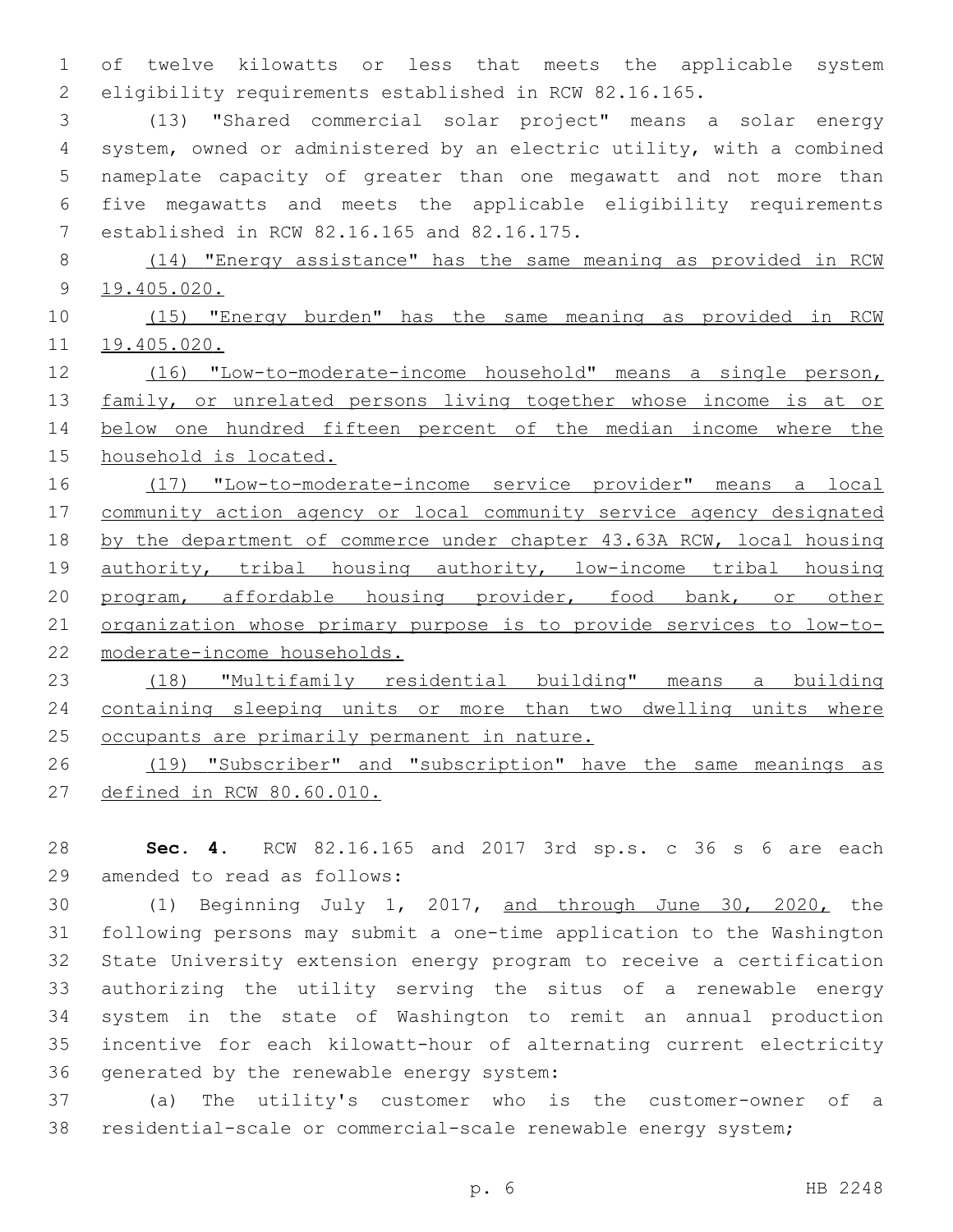(b) An administrator of a community solar project meeting the eligibility requirements outlined in RCW 82.16.170(2) and applies for certification on behalf of each of the project participants; or

 (c) A utility or a business under contract with a utility that administers a shared commercial solar project that meets the eligibility requirements in RCW 82.16.175 and applies for certification on behalf of each of the project participants.

 (2) Beginning July 1, 2020, and through June 30, 2026, an administrator of a community solar project meeting the eligibility 10 requirements outlined in this section and RCW 82.16.170(3) may submit 11 a one-time application to the Washington State University extension energy program to receive a precertification for a community solar project. Projects with precertification applications approved by the Washington State University extension energy program have two years 15 to complete their projects and apply for certification of their 16 projects. By certifying qualified projects pursuant to the 17 requirements of this section and RCW 82.16.170(3), the Washington 18 State University extension energy program authorizes the utility serving the situs of a community solar project in the state of Washington to remit an annual production incentive for each kilowatt-21 hour of alternating current electricity generated by the community solar project.

 (3) No person, business, or household is eligible to receive incentive payments provided under subsection (1) or (2) of this section of more than five thousand dollars per year for residential systems or community solar projects, twenty-five thousand dollars per year for commercial-scale systems, or thirty-five thousand dollars 28 per year for shared commercial solar projects.

 $((43+))$  (4)(a) No new certification may be issued under this section to an applicant who submits a request for or receives an annual incentive payment for a renewable energy system that was certified under RCW 82.16.120, or for a renewable energy system served by a utility that has elected not to participate in the 34 incentive program, as provided in subsection  $((+4))$  (5) of this 35 section.

 (b) The Washington State University extension energy program may issue a new certification for an additional system installed at a situs with a previously certified system so long as the new system meets the requirements of this section and its production can be measured separately from the previously certified system.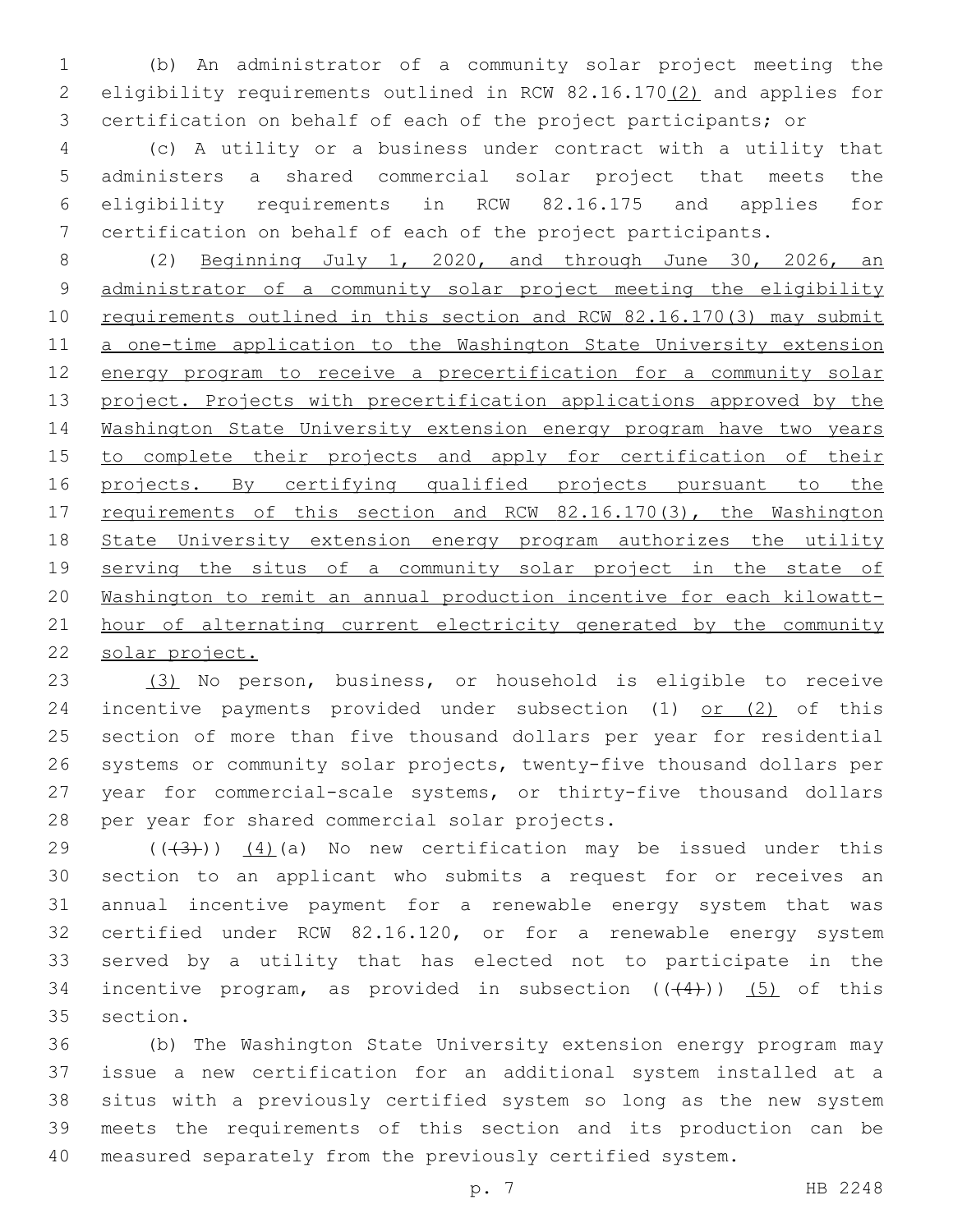(c) The Washington State University extension energy program may issue a recertification for a residential-scale or commercial-scale system if a customer makes investments resulting in an expansion of the system's nameplate capacity. Such recertification expires on the same day as the original certification for the residential-scale or commercial-scale system and applies to the entire system the incentive rates and program rules in effect as of the date of the 8 recertification.

9 ((+4))) (5) A utility's participation in the incentive program 10 provided in this section is voluntary.

 (a) A utility electing to participate in the incentive program must notify the Washington State University extension energy program 13 of such election in writing.

 (b) The utility may terminate its voluntary participation in the production incentive program by providing notice in writing to the Washington State University extension energy program to cease issuing new certifications for renewable energy systems that would be served 18 by that utility.

 (c) Such notice of termination of participation is effective after fifteen days, at which point the Washington State University extension energy program may not accept new applications for certification of renewable energy systems that would be served by 23 that utility.

 (d) Upon receiving a utility's notice of termination of participation in the incentive program, the Washington State University extension energy program must report on its web site that customers of that utility are no longer eligible to receive new 28 certifications under the program.

 (e) A utility's termination of participation does not affect the utility's obligation to continue to make annual incentive payments for electricity generated by systems that were certified prior to the effective date of the notice. The Washington State University extension energy program must continue to process and issue certifications for renewable energy systems that were received by the Washington State University extension energy program before the 36 effective date of the notice of termination.

 (f) A utility that has terminated participation in the program may resume participation upon filing notice with the Washington State 39 University extension energy program.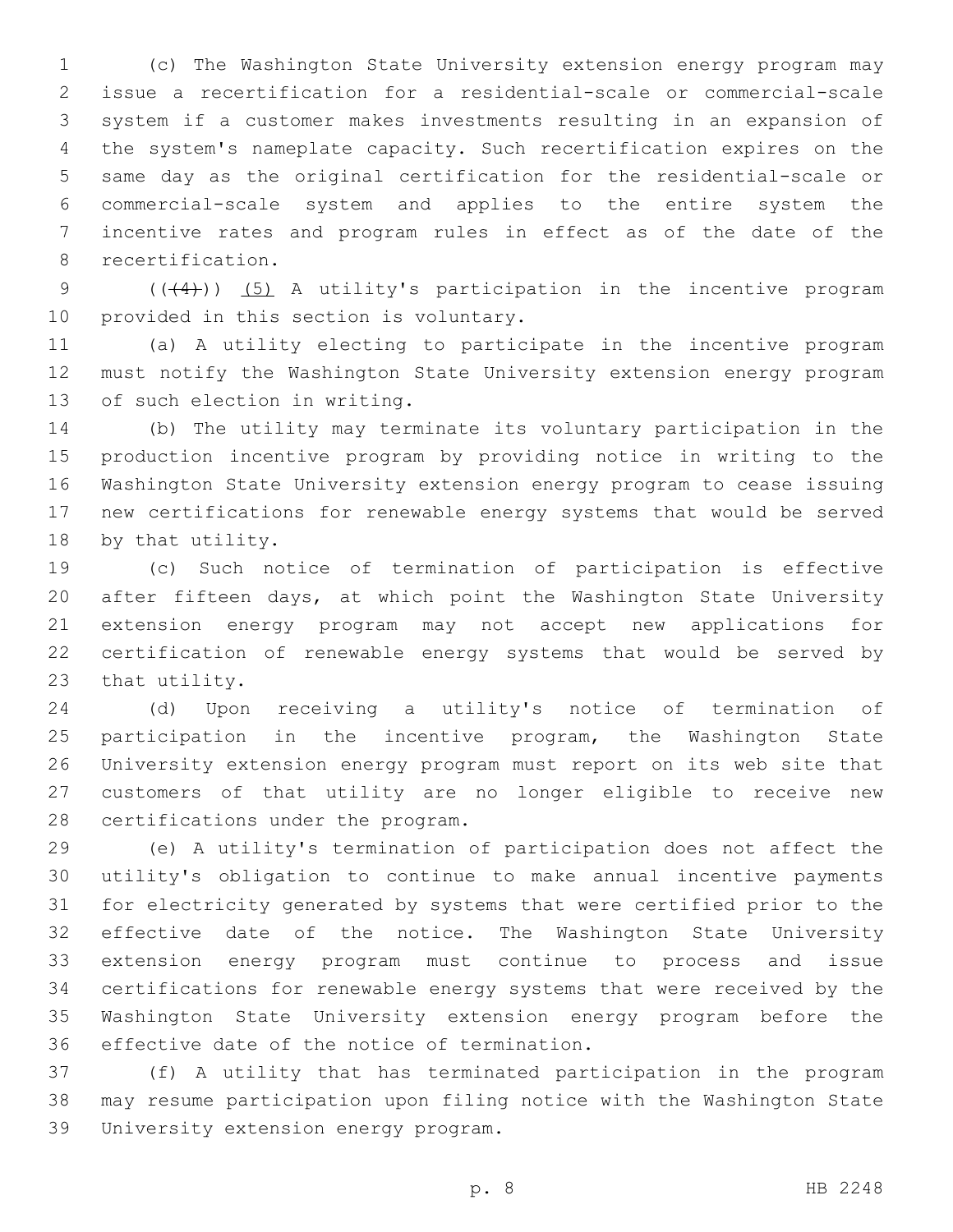1 (((45))) (6)(a) The Washington State University extension energy program may certify a renewable energy system that is connected to equipment capable of measuring the electricity production of the system and interconnecting with the utility's system in a manner that allows the utility, or the customer at the utility's option, to measure and report to the Washington State University extension energy program the total amount of electricity produced by the 8 renewable energy system.

 (b) The Washington State University extension energy program must establish a reporting and fee-for-service system to accept electricity production data from the utility or the customer that is not reported electronically and with the reporting entity selected at 13 the utility's option as described in subsection  $((+19))$   $(24)$  of this section. The fee-for-service agreement must allow for electronic reporting or reporting by mail, may be specific to individual utilities, and must recover only the program's costs of obtaining the electricity production data and incorporating it into an electronic format. A statement of the amount due for the fee-for-service must be provided to the utility by the Washington State University extension energy program with the report provided to the utility pursuant to 21 subsection  $((20))$   $(25)$  (a) of this section. The utility may determine how to assess and remit the fee, and the utility may be 23 allowed a credit for fees paid under this subsection  $((+5+))$  (6) against taxes due, as provided in RCW 82.16.130(1).

25 (((6)) (7) The Washington State University extension energy program may issue a certification authorizing annual incentive payments up to the following annual dollar limits:

 (a) For community solar projects, five thousand dollars per 29 project participant;

(b) For residential-scale systems, five thousand dollars;

 (c) For commercial-scale systems, twenty-five thousand dollars; and

 (d) For shared commercial solar projects, up to thirty-five thousand dollars a year per participant, as determined by the terms 35 of subsection  $((+15))$   $(20)$  of this section.

 $((+7+))$   $(8)$  (a) To obtain certification for the incentive payment provided under subsection (1) of this section by June 30, 2020, for 38 renewable energy systems other than community solar projects, or by June 30, 2021, for community solar projects, a person must submit to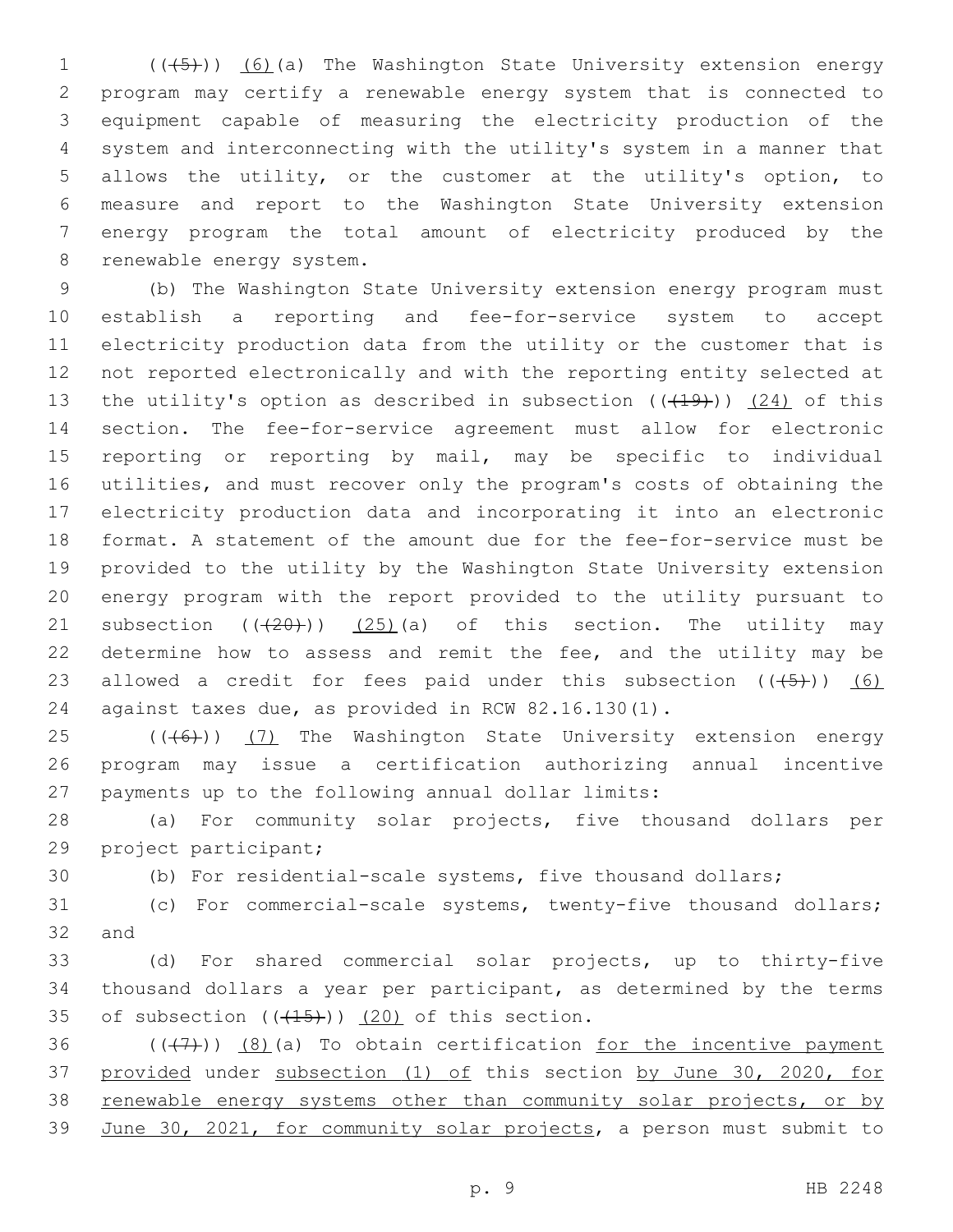the Washington State University extension energy program an 2 application, including:

 (i) A signed statement that the applicant has not previously received a notice of eligibility from the department under RCW 82.16.120 entitling the applicant to receive annual incentive payments for electricity generated by the renewable energy system at 7 the same meter location;

 (ii) A signed statement of the total price, including applicable sales tax, paid by the applicant for the renewable energy system;

 (iii) System operation data including global positioning system coordinates, tilt, estimated shading, and azimuth;

 (iv) Any other information the Washington State University extension energy program deems necessary in determining eligibility and incentive levels, administering the program, tracking progress toward achieving the limits on program participation established in RCW 82.16.130, or facilitating the review of the performance of the tax preferences by the joint legislative audit and review committee, 18 as described in RCW 82.16.155; and

19 (v)(A) Except as provided in (a)(v)(B) of this subsection  $((+7))$ ) 20  $(8)$ , the date that the renewable energy system received its final electrical inspection from the applicable local jurisdiction, as well as a copy of the permit or, if the permit is available online, the 23 permit number;

 (B) The Washington State University extension energy program may 25 waive the requirement in (a)(v)(A) of this subsection  $((+7+))$  (8), accepting an application and granting provisional certification prior to proof of final electrical inspection. Provisional certification expires one hundred eighty days after issuance, unless the applicant submits proof of the final electrical inspection from the applicable local jurisdiction or the Washington State University extension energy program extends the certification, for a term or terms of thirty days, due to extenuating circumstances; and

 (b)(i) Prior to obtaining certification under this subsection, a community solar project or shared commercial solar project must apply for precertification against the remaining funds available for 36 incentive payments under subsection  $((+13))$   $(17)$  (d) of this section 37 in order to be quaranteed an incentive payment under subsection (1) 38 of this section. Community solar projects that are under precertification status under this subsection (8) as of June 30,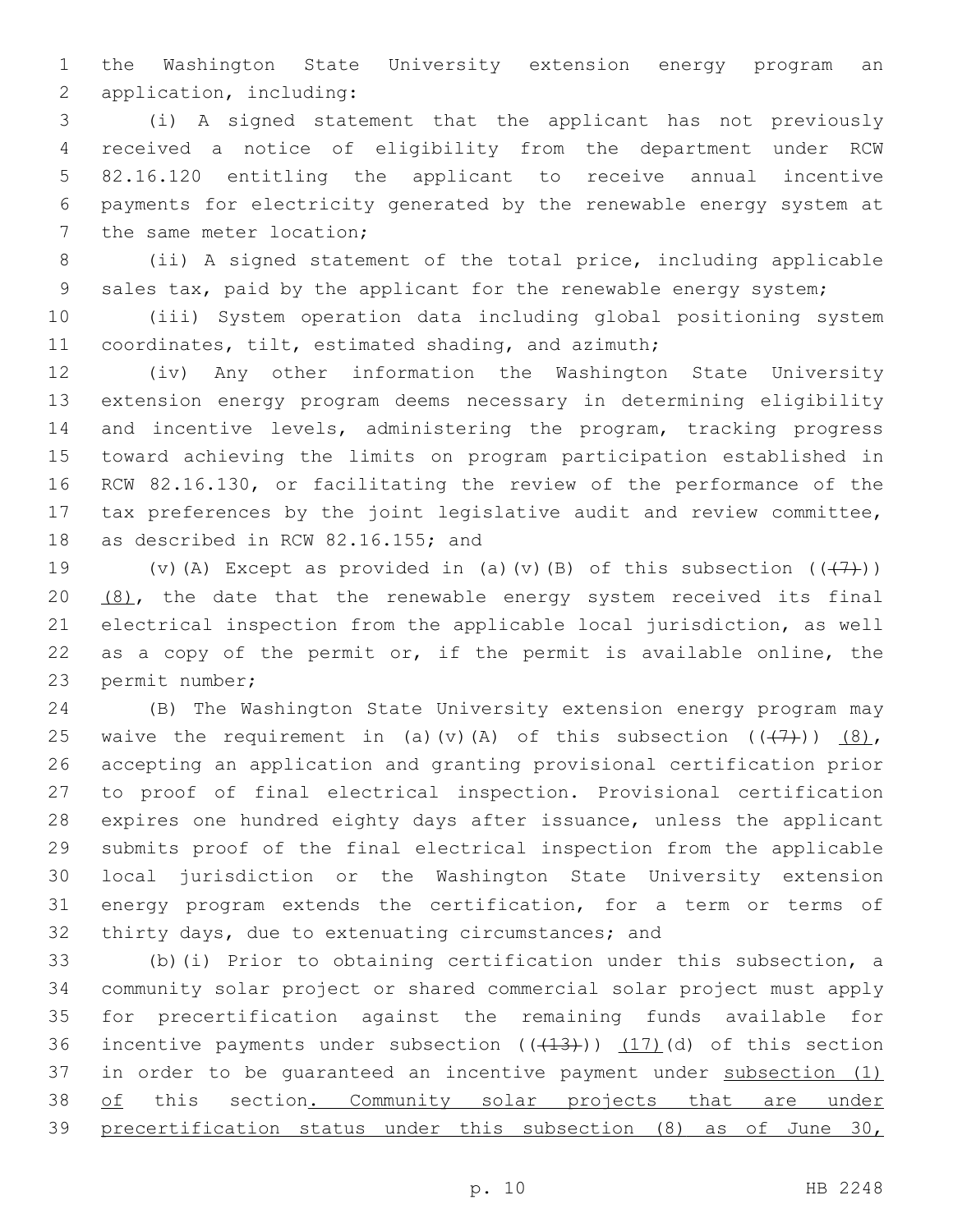2020, may not apply for precertification for the incentive payment

2 provided under subsection (2) of this section for that same project;

 (ii) A project applicant of a community solar project or shared commercial solar project must complete an application for certification with the Washington State University extension energy program within less than one year to retain the precertification status described in this subsection. If a community solar project application is in precertification status as of June 30, 2020, the project applicant must continue in that status until either it is certified by the Washington State University extension energy program 11 or its precertification expires; and

 (iii) The Washington State University extension energy program may design a reservation or precertification system for an applicant of a residential-scale or commercial-scale renewable energy system.

 $((48))$  (9)(a) To obtain certification for the incentive payment provided under subsection (2) of this section beginning July 1, 2020, an administrator of a community solar project must submit to the Washington State University extension energy program an application, including:

 (i) A signed statement that the applicant has not previously 21 received a notice of eligibility from the department under RCW 82.16.120 entitling the applicant to receive annual incentive payments for electricity generated by the community solar project at 24 the same meter location;

 (ii) A signed statement of the total price, including applicable 26 sales tax, paid by the applicant;

27 (iii) System operation data;

 (iv) Confirmation of the number of low-to-moderate-income household subscribers and low-to-moderate-income service providers 30 required to qualify for the incentive payment;

 (v) Any other information the Washington State University extension energy program deems necessary in determining eligibility 33 and incentive levels, administering the program, tracking progress toward achieving the limits on program participation established in RCW 82.16.130, or facilitating the review of the performance of the tax preferences by the joint legislative audit and review committee, as described in RCW 82.16.155; and

 (vi)(A) Except as provided in (a)(vi)(B) of this subsection (9), the date that the community solar project received its final electrical inspection from the applicable local jurisdiction, as well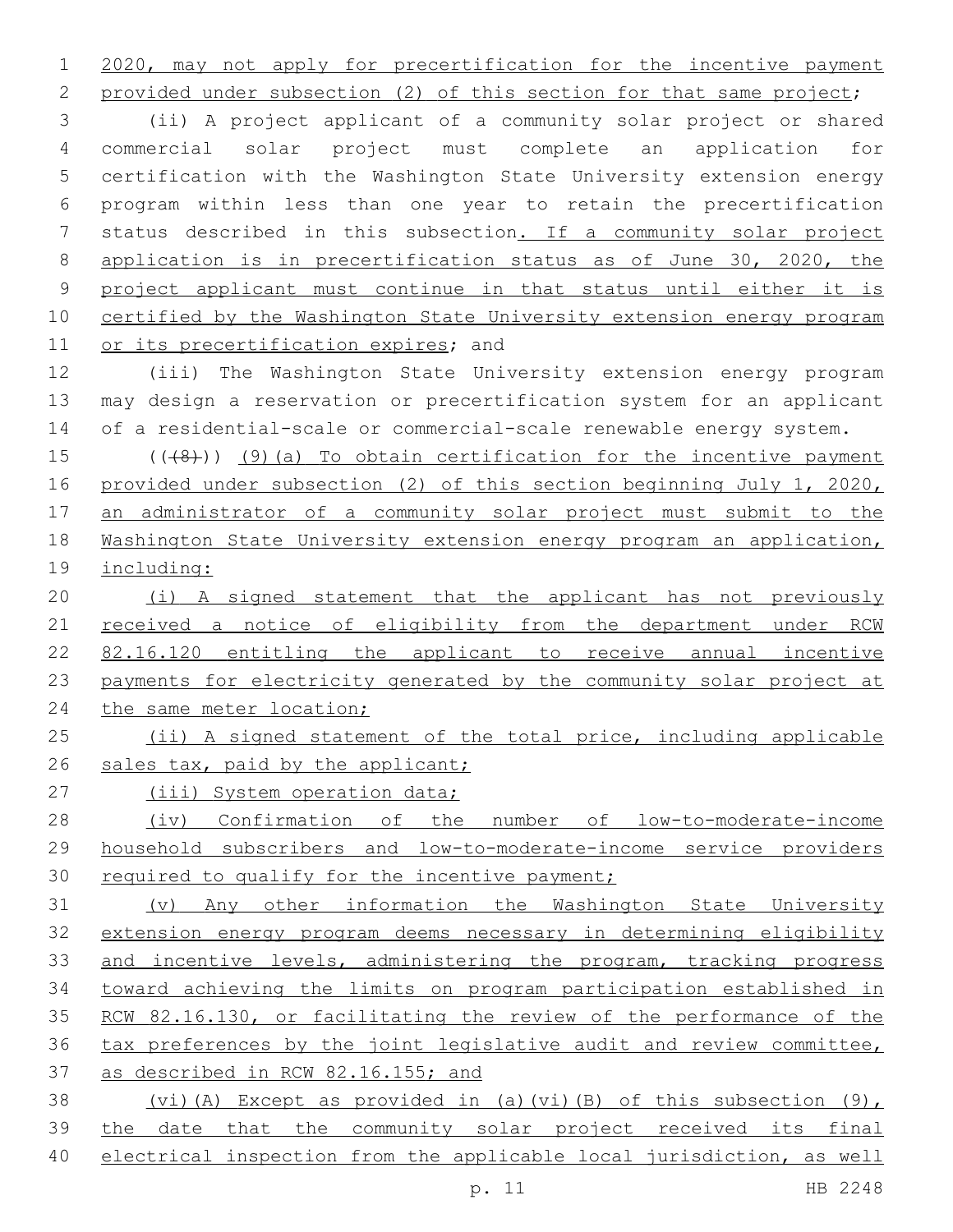as a copy of the permit or, if the permit is available online, the

2 permit number;

 (B) The Washington State University extension energy program may waive the requirement in (a)(vi)(A) of this subsection (9), accepting an application and granting provisional certification prior to proof of final electrical inspection. Provisional certification expires one hundred eighty days after issuance, unless the applicant submits proof of the final electrical inspection from the applicable local jurisdiction or the Washington State University extension energy 10 program extends the certification, for a term or terms of thirty 11 days, due to extenuating circumstances; and

 (b)(i) Prior to obtaining certification under this subsection (9), the administrator of a community solar project must apply for precertification against the remaining funds available for incentive payments under subsection (18) of this section in order to be guaranteed an incentive payment under this section. The application for precertification must include:

 (A) A signed statement that the applicant has not previously 19 received a notice of eligibility from the department under RCW 82.16.120 entitling the applicant to receive annual incentive payments for electricity generated by the community solar project at 22 the same meter location;

 (B) Potential low-to-moderate-income household subscribers and low-to-moderate-income service provider subscribers, or a plan to obtain low-to-moderate-income household subscribers and low-to-26 moderate-income service provider subscribers, to meet the forty percent minimum subscription requirement to qualify for the incentive payment;

 (C) Any other information the Washington State University extension energy program deems necessary in determining eligibility for precertification; and

 (ii) The administrator of a community solar project must complete an application for certification with the Washington State University extension energy program within less than two years of being approved for precertification status described in this subsection (9).

 (10) No incentive payments may be authorized or accrued until the final electrical inspection and executed interconnection agreement are submitted to the Washington State University extension energy 39 program.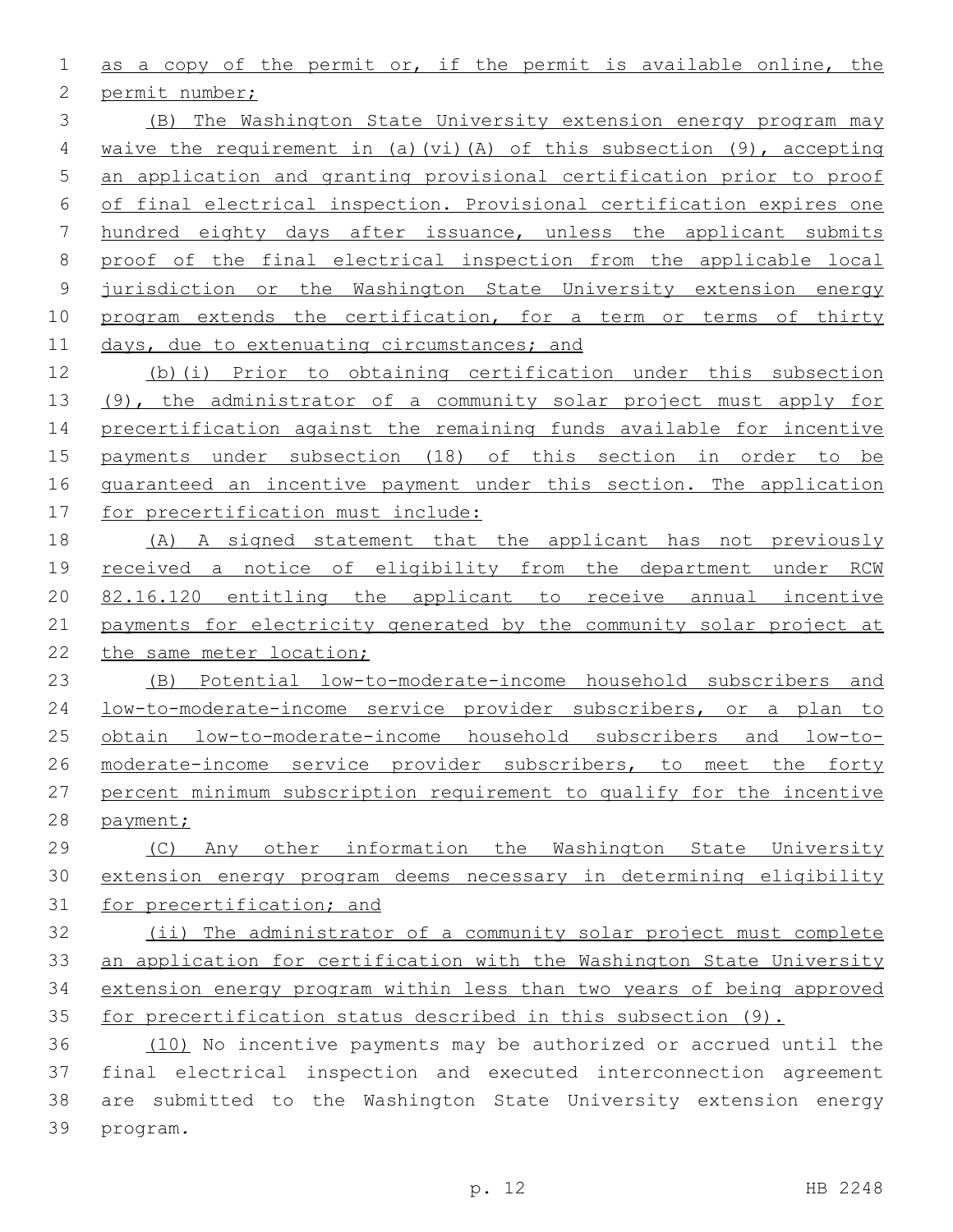(( $(49)$ )) (11) Within thirty days of receipt of (( $the$ )) an application for certification, the Washington State University extension energy program must notify the applicant and, except when a utility is the applicant, the utility serving the situs of the renewable energy system, by mail or electronically, whether certification has been granted. The certification notice must state the rate to be paid per kilowatt-hour of electricity generated by the 8 renewable energy system, as provided in subsection  $((+12))$   $(14)$  or 9 (15) of this section, subject to any applicable cap on total annual 10 payment provided in subsection  $((+6))$   $(7)$  of this section.

11 (((410))) (12) Certification is valid for the program term and entitles the applicant or, in the case of a community solar project or shared commercial solar project, the participant, to receive incentive payments for electricity generated from the date the 15 renewable energy system commences operation, or the date the system is certified, whichever date is later. For purposes of this subsection, the Washington State University extension energy program must define when a renewable energy system commences operation and provide notice of such date to the recipient and the utility serving the situs of the system. Certification may not be retroactively changed except to correct later discovered errors that were made during the original application or certification process.

23  $((+11))$   $(13)$  (a) System certification follows the system if the following conditions are met using procedures established by the Washington State University extension energy program:

 (i) The renewable energy system is transferred to a new owner who notifies the Washington State University extension energy program of 28 the transfer; and

 (ii) The new owner provides an executed interconnection agreement 30 with the utility serving the premises.

 (b) In the event that a community solar project participant terminates their participation in a community solar project, the system certification follows the system and participation may be transferred to a new participant. The administrator of a community solar project must provide notice to the Washington State University extension energy program of any changes or transfers in project 37 participation.

38 (((412))) (14) The Washington State University extension energy 39 program must determine the total incentive rate for ((a new renewable 40 energy system certification by adding to the base rate any applicable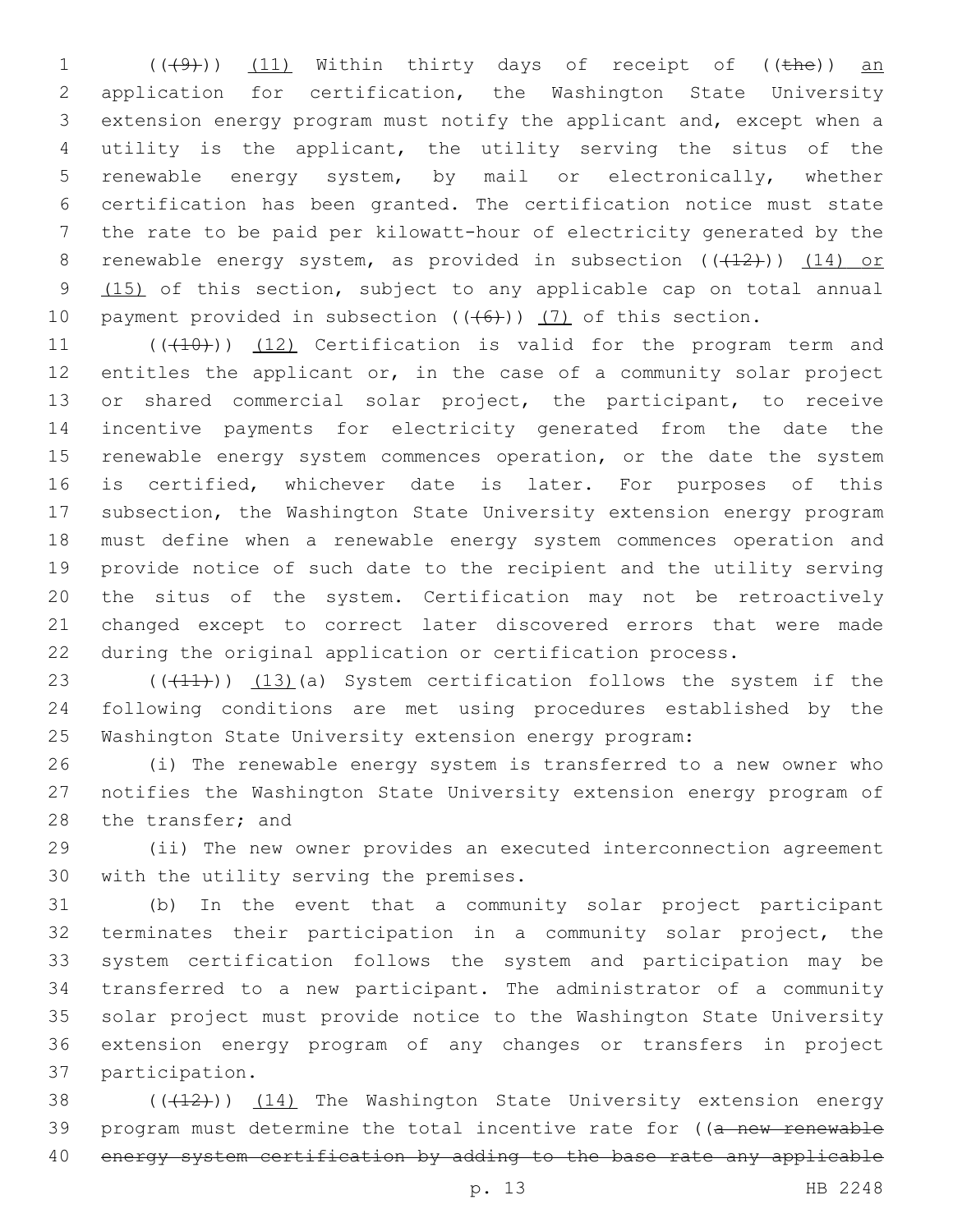1 made-in-Washington bonus rate)) renewable energy systems, other than a community solar project, certified through June 30, 2020, and for community solar projects precertified as of June 30, 2020, and certified through June 30, 2021, as provided in this subsection. A made-in-Washington bonus rate is provided for a renewable energy system or a community solar project certified through June 30, 2019, with solar modules made in Washington or with a wind turbine or tower 8 that is made in Washington. Both the base rates and bonus rate vary, depending on the fiscal year in which the system is certified and the type of renewable energy system being certified, as provided in the 11 following table:

| 12 | Fiscal year   | Base rate -       | Base rate -      | Base rate -     | Base rate - shared | Made in      |
|----|---------------|-------------------|------------------|-----------------|--------------------|--------------|
| 13 | of system     | residential-scale | commercial-scale | community solar | commercial solar   | Washington   |
| 14 | certification |                   |                  |                 |                    | bonus        |
| 15 | 2018          | \$0.16            | \$0.06           | \$0.16          | \$0.06             | \$0.05       |
| 16 | 2019          | \$0.14            | \$0.04           | \$0.14          | \$0.04             | \$0.04       |
| 17 | 2020          | \$0.12            | \$0.02           | \$0.12          | \$0.02             | $((\$0.03))$ |
| 18 | 2021          | $((\$0.10))$      | $((\$0.02))$     | \$0.10          | $((\$0.02))$       | $((\$0.02))$ |

19 (((413) The)) (15) For community solar projects precertified under 20 subsection (9)(b) of this section on or after July 1, 2020, and that 21 are subsequently certified for an incentive payment in accordance 22 with the terms of that precertification by June 30, 2026, the 23 Washington State University extension energy program must determine 24 the total incentive rate for individual community solar project 25 subscribers as provided in the following table:

| 26 | Fiscal year   | Base rate -     | Bonus rate - |
|----|---------------|-----------------|--------------|
| 27 | of system     | community solar | $low-to-$    |
| 28 | certification | subscribers     | moderate-    |
| 29 |               |                 | income       |
| 30 |               |                 | subscribers  |
| 31 | 2021          | \$0.10          | \$0.10       |
| 32 | 2022          | \$0.10          | \$0.10       |
| 33 | 2023          | \$0.10          | \$0.10       |
| 34 | 2024          | \$0.10          | \$0.10       |
| 35 | 2025          | \$0.10          | \$0.10       |
| 36 | 2026          | \$0.10          | \$0.10       |
|    |               |                 |              |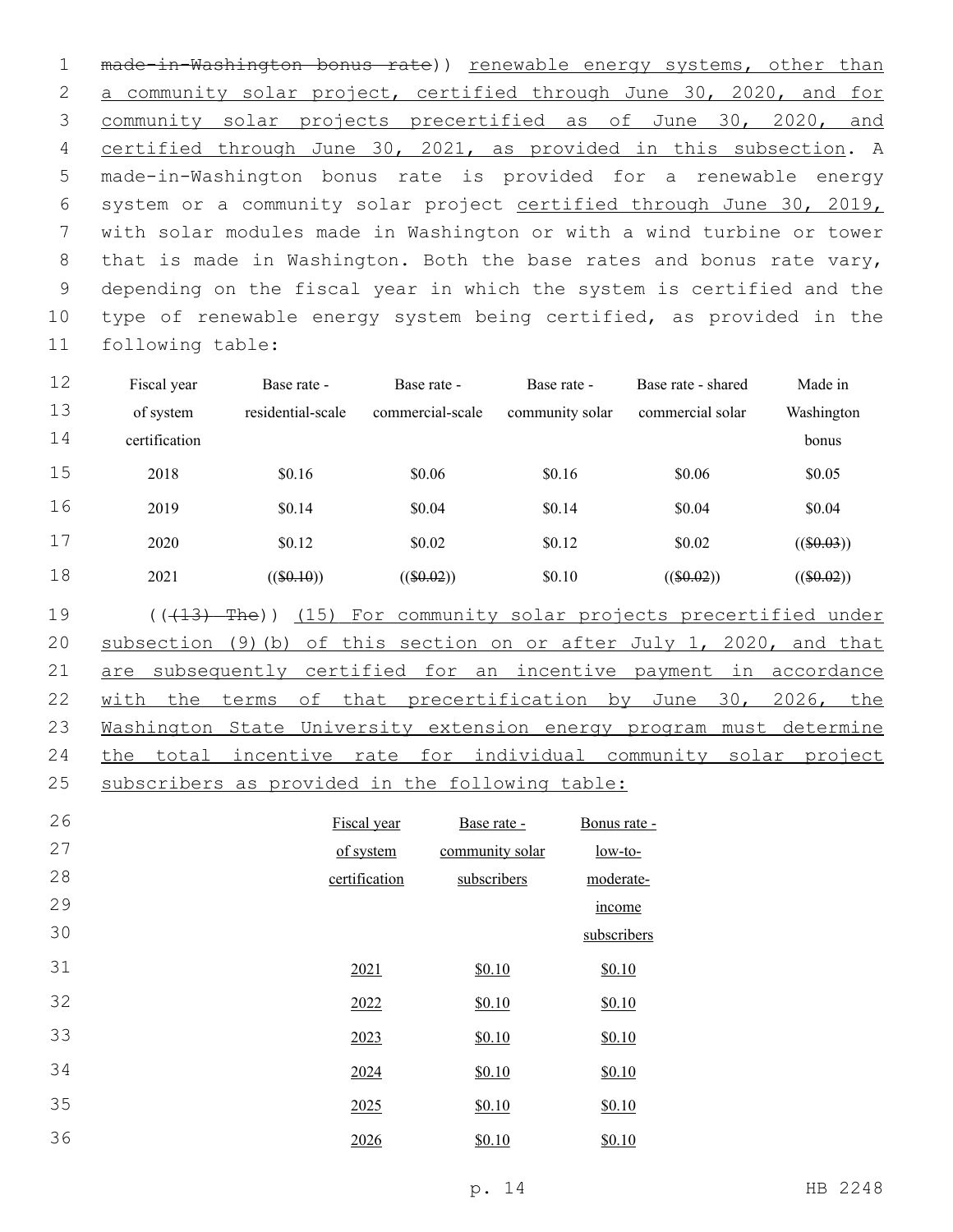(16) For community solar projects precertified under subsection (9)(b) of this section on or after July 1, 2020, and that are subsequently certified for an incentive payment in accordance with 4 the terms of that precertification by June 30, 2026, the administrator must submit a signed statement with the final list of subscribers and the allocation of incentive payments to each individual subscriber according to the subscriber's percentage share of the project's nameplate capacity and the incentive rates provided under subsection (15) of this section. The Washington State University extension energy program must, as a condition of final certification, certify the allocation of incentives to individual 12 subscribers. For the duration of a community solar project's 13 incentive payment eligibility, the administrator must update the subscriber list at least annually to the utility serving the premises of the community solar project and to the Washington State University extension energy program.

 (17) Through June 30, 2020, the Washington State University extension energy program must cease to issue new certifications:

 (a) For community solar projects and shared commercial solar projects in any fiscal year for which the Washington State University extension energy program estimates that fifty percent of the remaining funds for credit available to a utility for renewable energy systems certified under this section as of July 1, 2017, have been allocated to community solar projects and shared commercial 25 solar projects combined;

 (b) For commercial-scale systems in any fiscal year for which the Washington State University extension energy program estimates that twenty-five percent of the remaining funds for credit available to a utility for renewable energy systems certified under this section as 30 of July 1, 2017, have been allocated to commercial-scale systems;

 (c) For any renewable energy system served by a utility, if certification is likely to result in incentive payments by that utility, including payments made under RCW 82.16.120, exceeding the utility's available funds for credit under RCW 82.16.130; and

 (d) For any renewable energy system, if certification is likely to result in total incentive payments under this section exceeding 37 one hundred ten million dollars.

38 ((+14))) (18) Beginning July 1, 2020, the Washington State University extension energy program may issue new certifications for community solar projects that submit an application for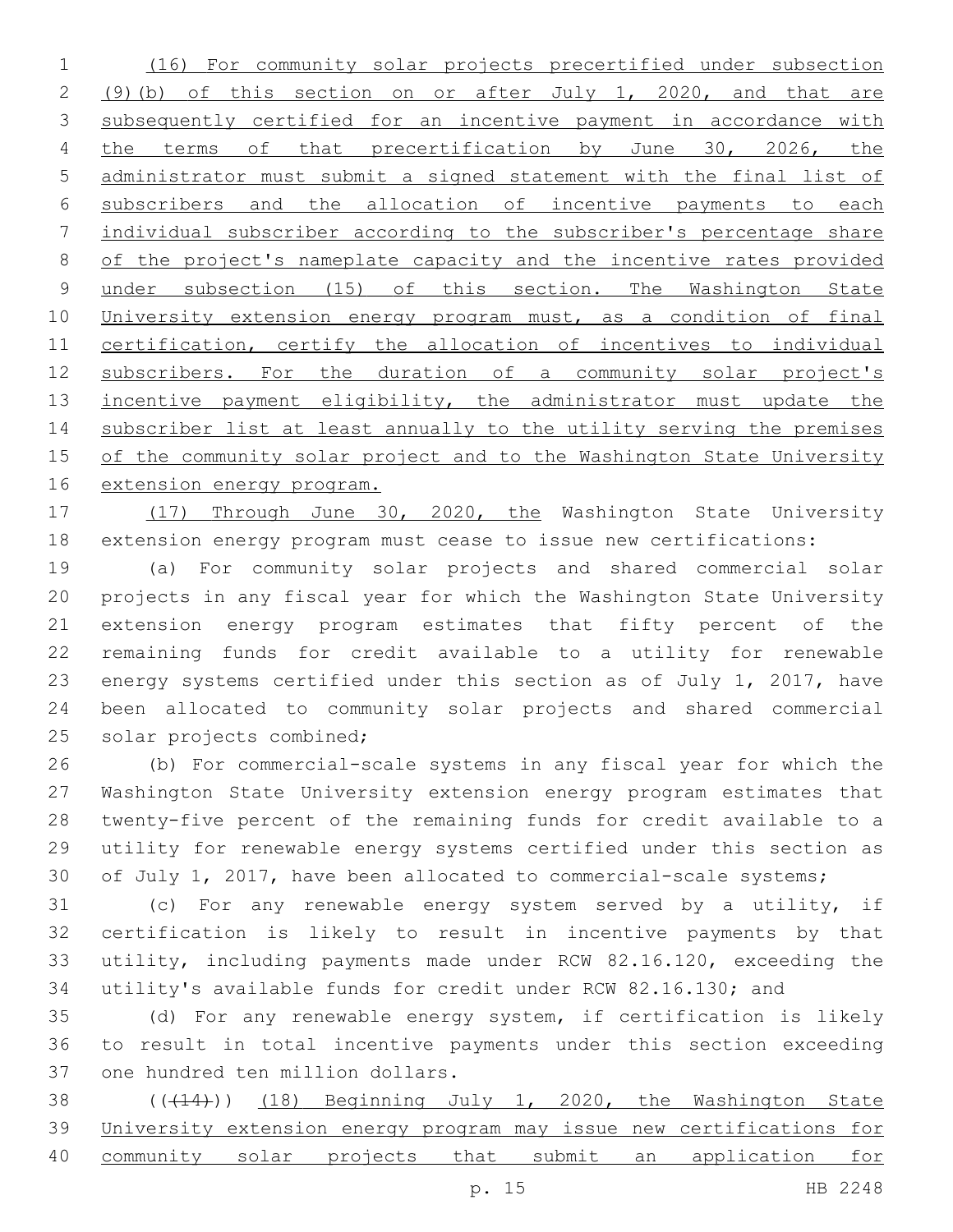precertification under subsection (9) of this section on or after 2 July 1, 2020, and that meet the requirements of RCW 82.16.170(3). Total incentive payments made for community solar projects certified 4 under this subsection may not exceed twenty million dollars.

 (19) If the Washington State University extension energy program ceases issuing new certifications during a fiscal year or biennium as 7 provided in subsection  $((+13))$   $(17)$  or  $(18)$  of this section, in the following fiscal year or biennium, or when additional funds are available for credit such that the thresholds described in subsection 10 (((13))) (17) or (18) of this section are no longer exceeded, the Washington State University extension energy program must resume issuing new certifications using a method of awarding certifications that results in equitable and orderly allocation of benefits to 14 applicants.

 ( $(415)$ ))  $(20)$  A customer who is a participant in a shared commercial solar project may not receive incentive payments associated with the project greater than the difference between the levelized cost of energy output of the system over its production life and the retail rate for the rate class to which the customer belongs. The levelized cost of the output of the energy must be determined by the utility that administers the shared commercial solar project and must be disclosed, along with an explanation of the limitations on incentive payments contained in this subsection  $((+15))$   $(20)$ , in the contractual agreement with the shared 25 commercial solar project participants.

26 (((16))) (21) In order to begin to receive annual incentive payments, a person who has been issued a certification for the 28 incentive as provided in subsection  $((+9))$   $(11)$  of this section must obtain an executed interconnection agreement with the utility serving 30 the situs of the renewable energy system.

 $(1, 17)$  ( $(22)$  The Washington State University extension energy program must establish a list of equipment that is eligible for the 33 bonus rates described in subsection  $((+12))$   $(14)$  of this section. The Washington State University extension energy program must, in consultation with the department of commerce, develop technical specifications and guidelines to ensure consistent and predictable determination of eligibility. A solar module is made in Washington for purposes of receiving the bonus rate only if the lamination of the module takes place in Washington. A wind turbine is made in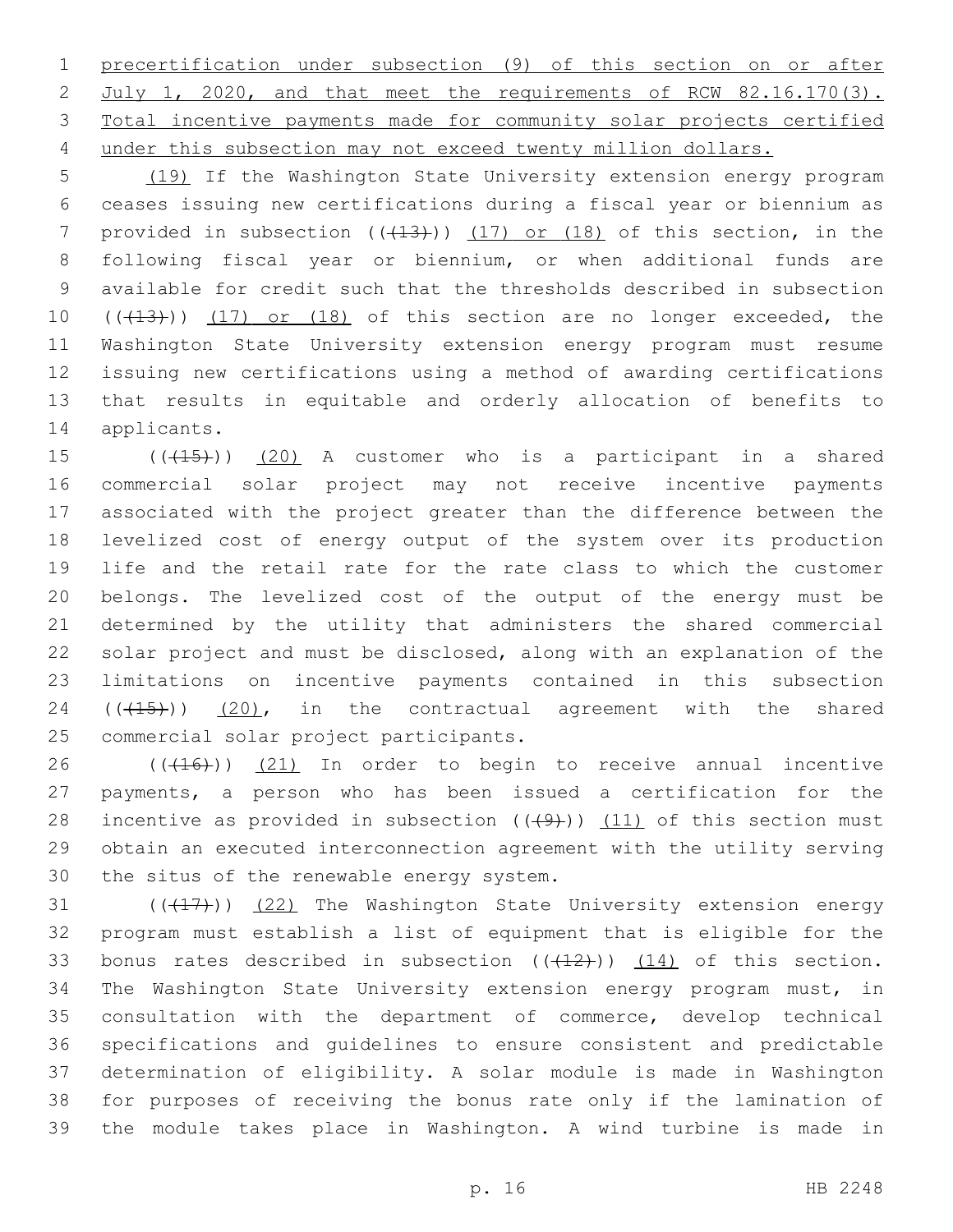Washington only if it is powered by a turbine or built with a tower manufactured in Washington.2

3 (( $(18)$ )) (23) The manufacturer of a renewable energy system 4 component subject to a bonus rate under subsection  $((+12))$   $(14)$  of this section may apply to the Washington State University extension energy program to receive a determination of eligibility for such bonus rates. The Washington State University extension energy program must publish a list of components that have been certified as eligible for such bonus rates. The Washington State University extension energy program may assess an equipment certification fee to recover its costs. The Washington State University extension energy program must deposit all revenue generated by this fee into the state 13 general fund.

14 (((19))) (24) Annually, the utility must report electronically to the Washington State University extension energy program the amount of gross kilowatt-hours generated by each renewable energy system since the prior annual report. For the purposes of this section, to report electronically means to submit statistical or factual information in alphanumeric form through a web site established by the Washington State University extension energy program or in a list, table, spreadsheet, or other nonnarrative format that can be digitally transmitted or processed. The utility may instead opt to report by mail or require program participants to report individually, but if the utility exercises one or more of these options it must negotiate with the Washington State University extension energy program the fee-for-service arrangement described in 27 subsection  $((+5+))$   $(6)$  (b) of this section.

28 (((20))) (25)(a) The Washington State University extension energy program must calculate for the year and provide to the utility the amount of the incentive payment due to each participant and the total amount of credit against tax due available to the utility under RCW 82.16.130 that has been allocated as annual incentive payments. Upon notice to the Washington State University extension energy program, a utility may opt to directly perform this calculation and provide its results to the Washington State University extension energy program.

 (b) If the Washington State University extension energy program identifies an abnormal production claim, it must notify the utility, the department of revenue, and the applicant, and must recommend withholding payment until the applicant has demonstrated that the production claim is accurate and valid. The utility is not liable to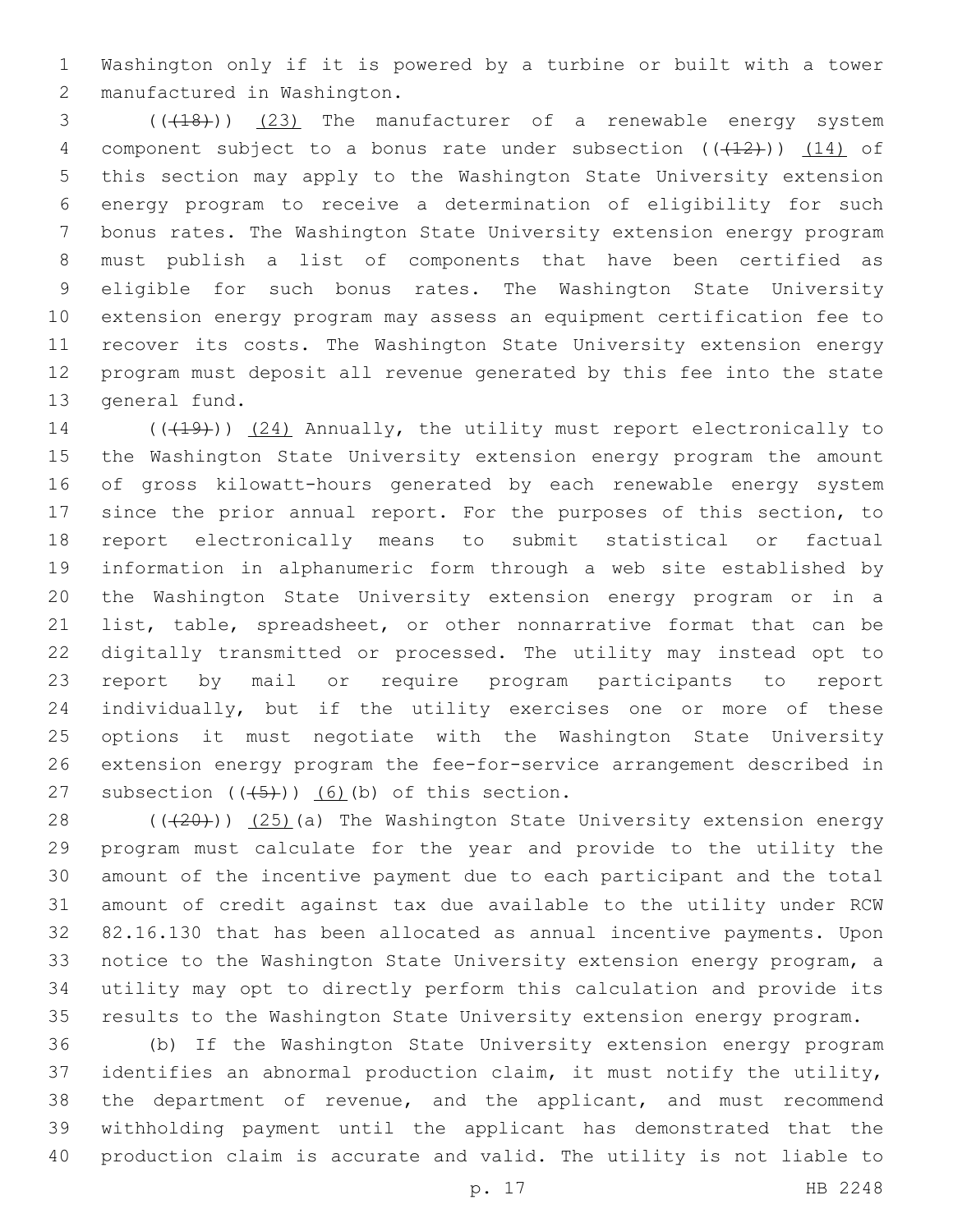the customer for withholding payments pursuant to such recommendation unless and until the Washington State University extension energy program notifies the utility to resume incentive payments.

4 (( $(21)$ )) (26)(a) The utility must issue the incentive payment within ninety days of receipt of the information required under 6 subsection  $((20))$   $(25)$  (a) of this section from the Washington State University extension energy program. The utility must resume the 8 incentive payments withheld under subsection  $((+20))$   $(25)$  (b) of this section within thirty days of receiving notice from the Washington State University extension energy program that the claim has been demonstrated accurate and valid and payment should be resumed.

 (b) A utility is not liable for incentive payments to a customer- owner if the utility has disconnected the customer due to a violation of a customer service agreement, such as nonpayment of the customer's bill, or a violation of an interconnection agreement.

16 (((22)) (27) Beginning January 1, 2018, the Washington State University extension energy program must post on its web site and 18 update at least monthly a report, by utility, of:

 (a) The number of certifications issued for renewable energy systems, including estimated system sizes, costs, and annual energy production and incentive yields for various system types; and

 (b) An estimate of the amount of credit that has not yet been allocated for incentive payments under each utility's credit limit and remains available for new renewable energy system certifications.

25 (((23))) (28) Persons receiving incentive payments under this section must keep and preserve, for a period of five years for the duration of the consumer contract, suitable records as may be necessary to determine the amount of incentive payments applied for and received. The Washington State University extension energy program may direct a utility to cease issuing incentive payments if the records are not made available for examination upon request. A utility receiving such a directive is not liable to the applicant for any incentive payments or other damages for ceasing payments pursuant 34 to the directive.

 ( $(\frac{24}{12})$ ) (29) The nonpower attributes of the renewable energy system belong to the utility customer who owns or hosts the system or, in the case of a community solar project or a shared commercial solar project, the participant, and can be kept, sold, or transferred at the utility customer's discretion unless, in the case of a utility-owned community solar or shared commercial solar project, a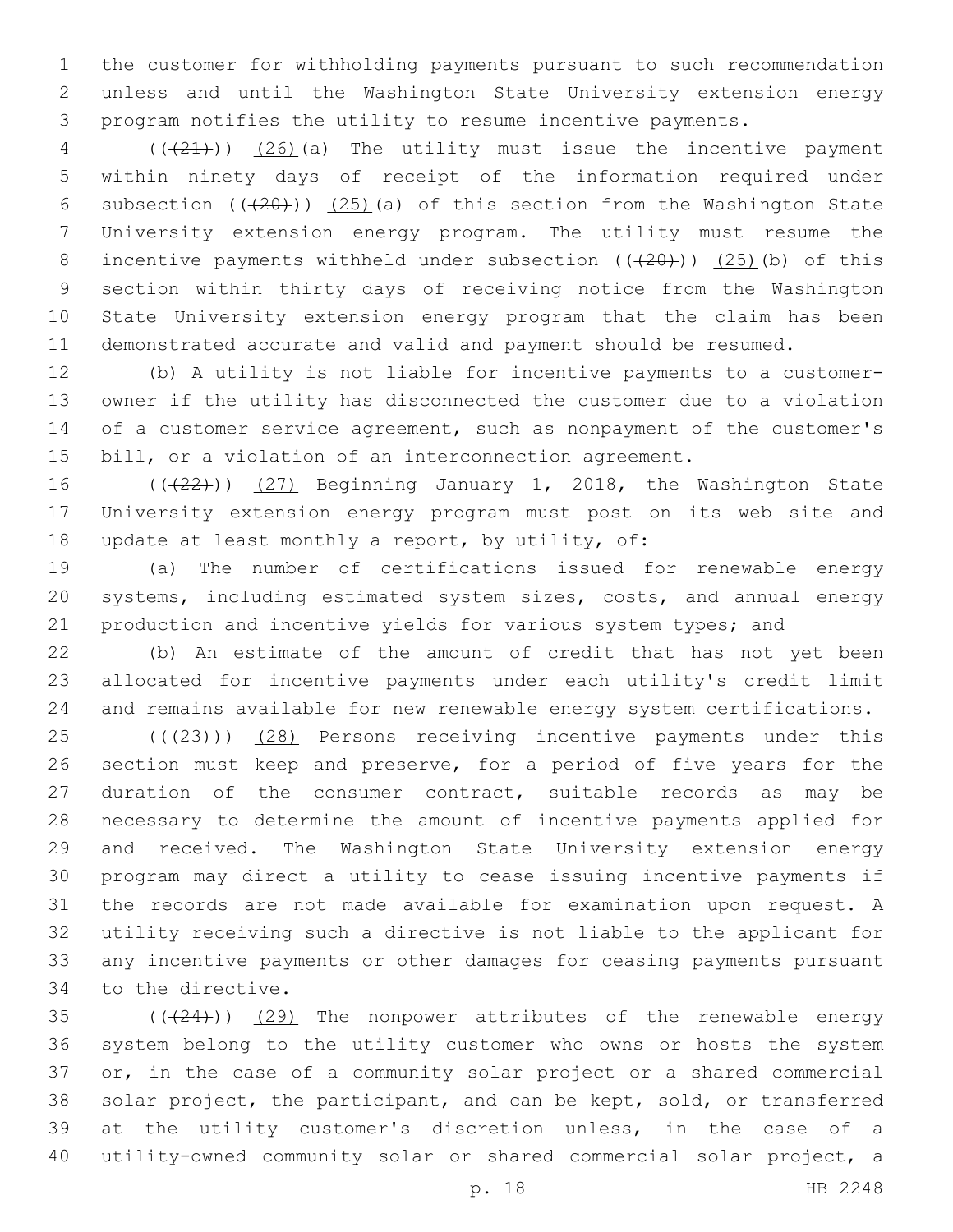1 contract between the customer and the utility clearly specifies that 2 the attributes will be retained by the utility.

 (((25))) (30) All lists, technical specifications, determinations, and guidelines developed under this section must be made publicly available online by the Washington State University 6 extension energy program.

7 (((26))) (31) No certification may be issued under this section 8 by the Washington State University extension energy program for any 9 renewable energy system, other than a community solar project, after 10 June 30, ((2021)) 2020. No certification may be issued under this 11 section for any community solar project after June 30, 2026.

12 (((27))) (32) The Washington State University extension energy 13 program must collect a one-time fee for applications submitted under 14 subsection (1) of this section of one hundred twenty-five dollars per 15 applicant. The Washington State University extension energy program 16 must collect a one-time fee for applications submitted under 17 subsection (2) of this section of five hundred dollars per applicant. 18 The Washington State University extension energy program must deposit 19 all revenue generated by this fee into the state general fund. ((The 20 Washington State University extension energy program must administer 21 and budget for the program established in RCW 82.16.120, this 22 section, and RCW 82.16.170 in a manner that ensures its 23 administrative costs through June 30, 2022, are completely met by the 24 revenues from this fee. If the Washington State University extension 25 energy program determines that the fee authorized in this subsection 26 is insufficient to cover the administrative costs through June 30, 27 2022, the Washington State University extension energy program must 28 report to the legislature on costs incurred and fees collected and 29 demonstrate why a different fee amount or funding mechanism should be 30 authorized.

31 (28)) (33) The Washington State University extension energy program may, through a public process, develop any program requirements, policies, and processes necessary for the administration or implementation of this section, RCW 82.16.120, 82.16.155, and 82.16.170. The department is authorized, in consultation with the Washington State University extension energy program, to adopt any rules necessary for administration or implementation of the program established under this section and RCW 82.16.170.39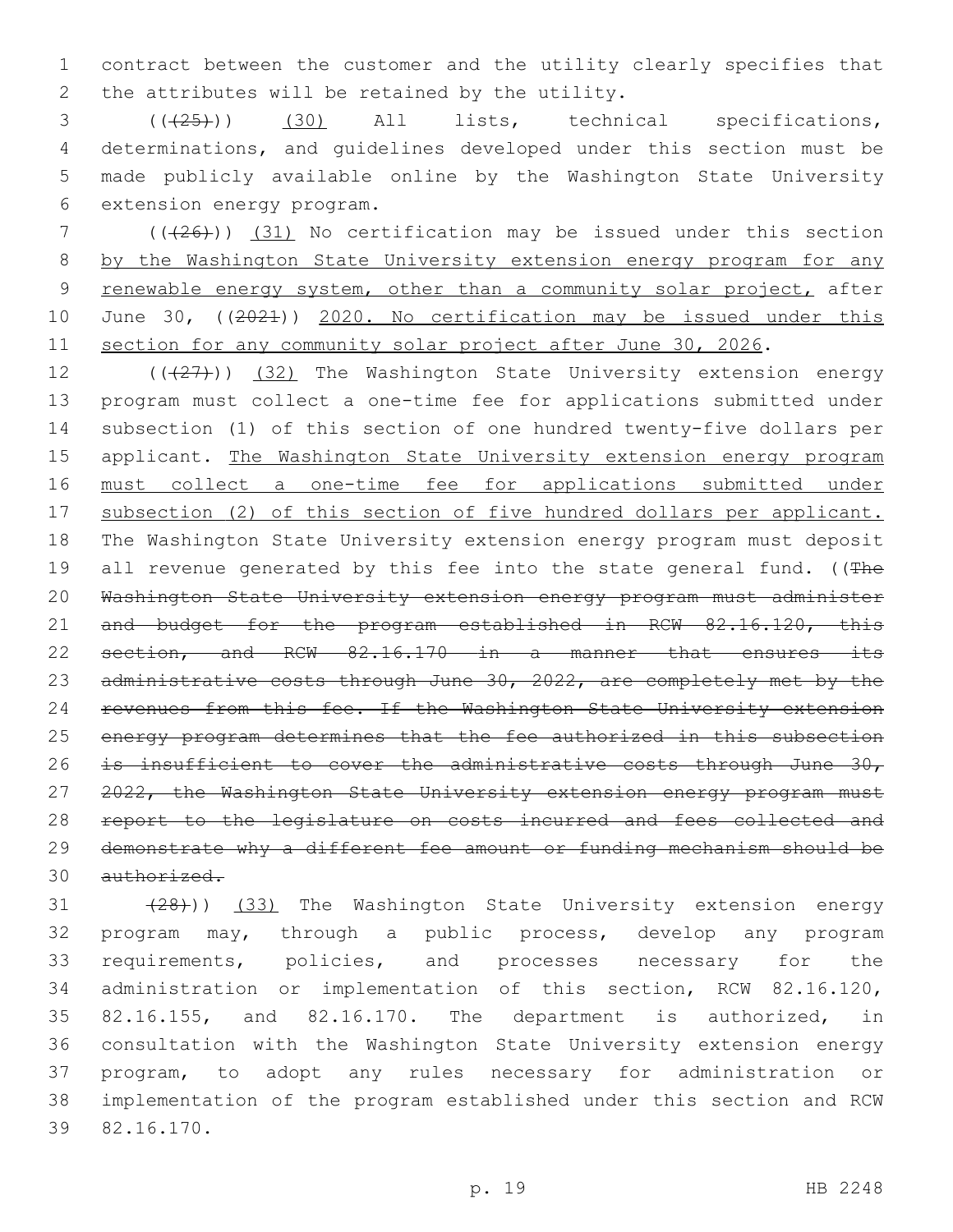(((29))) (34) Applications, certifications, requests for incentive payments under this section, and the information contained therein are not deemed tax information under RCW 82.32.330 and are 4 subject to disclosure.

 $(1, 30)$  (( $(35)$ )(a) By November 1, 2019, and in compliance with RCW 43.01.036, the Washington State University extension energy program must submit a report to the legislature that includes the following:

 (i) The number and types of renewable energy systems that have been certified under this section as of July 1, 2019, both statewide 10 and per participating utility;

 (ii) The number of utilities that are approaching or have reached the credit limit established under RCW 82.16.130(2) or the thresholds 13 established under subsection  $((+13))$   $(17)$  of this section;

 (iii) The share of renewable energy systems by type that 15 contribute to each utility's threshold under subsection  $((+13))$   $(17)$ 16 of this section;

 (iv) An assessment of the deployment of community solar projects in the state, including but not limited to the following:

 (A) An evaluation of whether or not community solar projects are being deployed in low-income and moderate-income communities, as those terms are defined in RCW 43.63A.510, including a description of any barriers to project deployment in these communities;

 (B) A description of the share of community solar projects by administrator type that contribute to each utility's threshold under Subsection  $((+13))$   $(17)$  (a) of this section; and

 (C) A description of any barriers to participation by nonprofits and local housing authorities in the incentive program established 28 under this section and under RCW 82.16.170;

 (v) The total dollar amount of incentive payments that have been made to participants in the incentive program established under this 31 section to date; and

 (vi) The total number of megawatts of solar photovoltaic capacity installed to date by participants in the incentive program 34 established under this section.

 (b) By December 31, 2019, the legislature must review the report submitted under (a) of this subsection and determine whether the credit limit established under RCW 82.16.130(2) should be increased 38 to two percent of a light and power business's taxable power sales generated in calendar year 2014 and due under RCW 82.16.020(1)(b) or two hundred fifty thousand dollars, whichever is greater, in order to

p. 20 HB 2248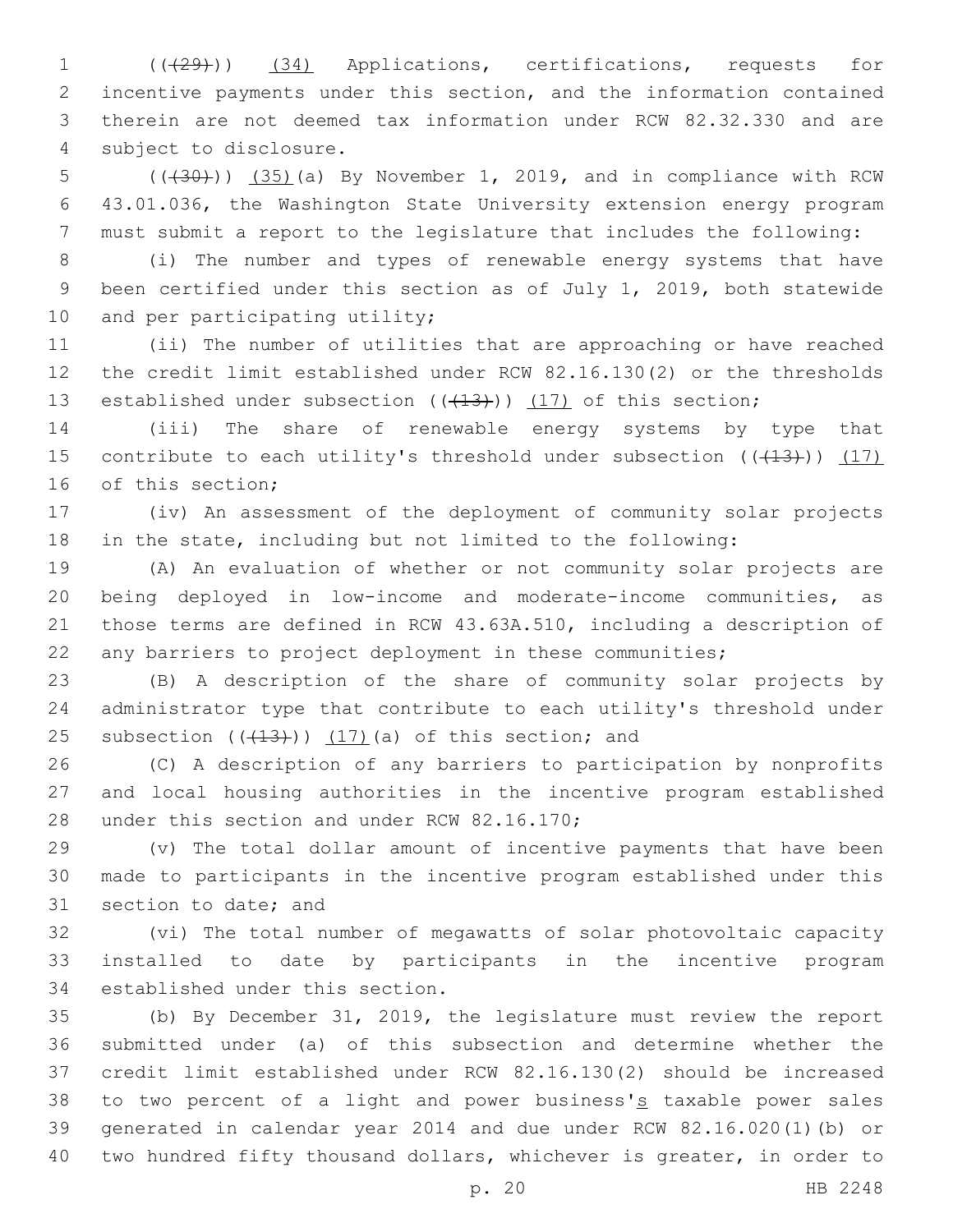achieve the legislative intent under section 1, chapter 36, Laws of 2 2017 3rd sp. sess.

 **Sec. 5.** RCW 82.16.170 and 2017 3rd sp.s. c 36 s 7 are each 4 amended to read as follows:

 (1) The purpose of community solar programs is to facilitate broad, equitable community investment in and access to solar power. Beginning July 1, 2017, a community solar administrator may organize and administer a community solar project as provided in this section.

 (2) ((A)) In order to receive certification for the incentive payment provided under RCW 82.16.165(1) by June 30, 2021, a community solar project must have a direct current nameplate capacity that is no more than one thousand kilowatts and must have at least ten participants or one participant for every ten kilowatts of direct current nameplate capacity, whichever is greater. A community solar project that has a direct current nameplate capacity greater than five hundred kilowatts must be subject to a standard interconnection agreement with the utility serving the situs of the community solar project. Except for community solar projects authorized under 19 subsection  $((+9+))$  (10) of this section, each participant must be a customer of the utility providing service at the situs of the 21 community solar project.

 (3) In order to receive certification for the incentive payment provided under RCW 82.16.165(2) beginning July 1, 2020, a community 24 solar project must meet the following requirements:

 (a) The administrator of the community solar project must apply for precertification under RCW 82.16.165(9)(b) on or after July 1, 27 2020;

 (b) The community solar project must have a direct current 29 nameplate capacity that is no greater than one thousand kilowatts;

 (c) No single subscriber may subscribe to more than forty percent 31 of the nameplate capacity of the project;

 (d) At least forty percent of the project's nameplate capacity must be subscribed to by any combination of low-to-moderate-income household subscribers and low-to-moderate-income service providers. A low-to-moderate-income service provider cannot be both a subscriber 36 to and the administrator of that same project;

 (e) The income status of the low-to-moderate-income household subscribers must be verified to the administrator by a low-to-moderate-income service provider;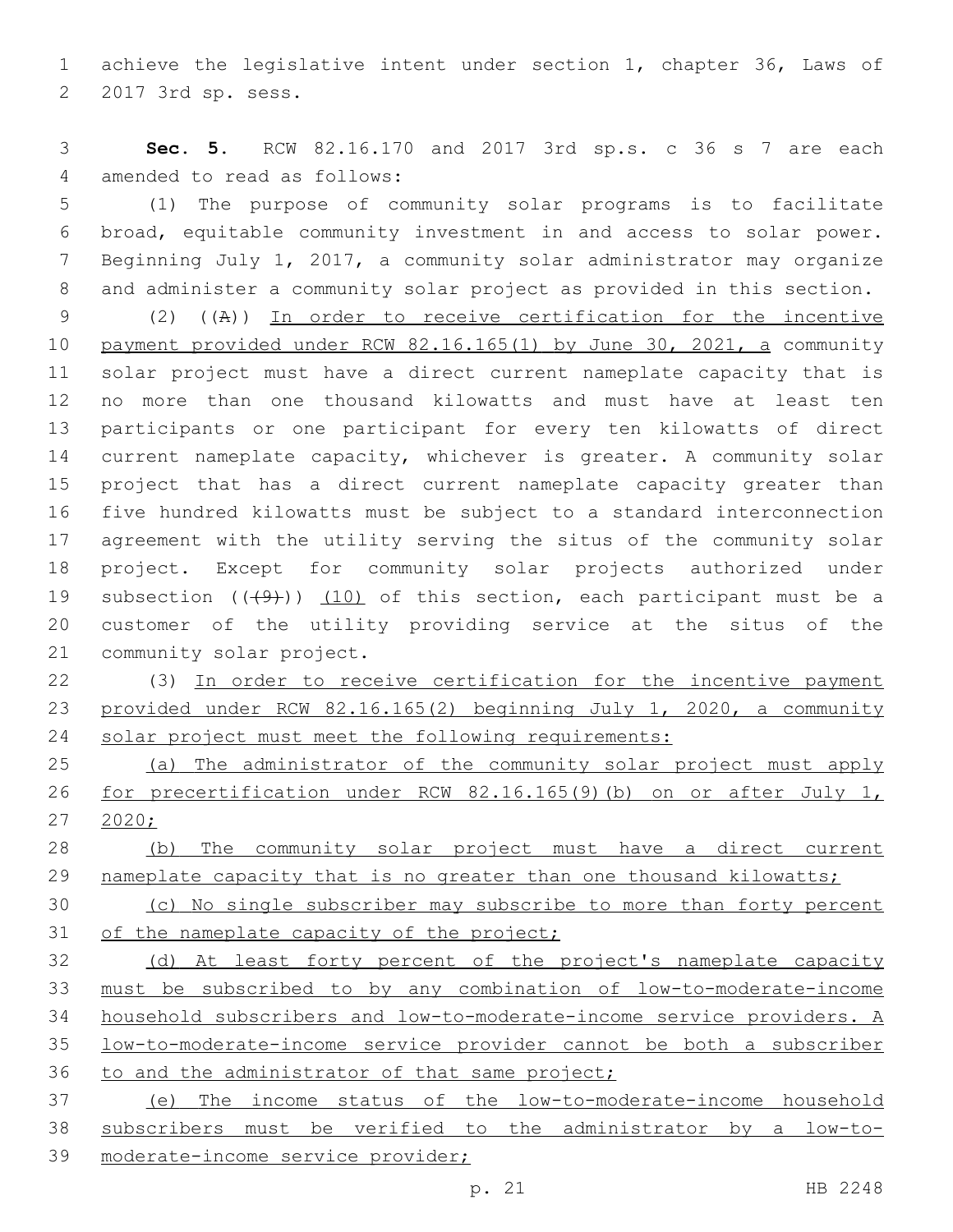| $1 \qquad \qquad$ |                                    |  |  |  |  | (f) At least forty percent of the nameplate capacity of the             |  |
|-------------------|------------------------------------|--|--|--|--|-------------------------------------------------------------------------|--|
|                   |                                    |  |  |  |  | 2 project must be subscribed to by subscribers with a subscription that |  |
|                   | 3 is twenty kilowatts or less; and |  |  |  |  |                                                                         |  |

4 (g) Except for community solar projects authorized under 5 subsection (10) of this section, each participant must be a customer 6 of the utility providing service at the situs of the community solar 7 project.

 (4) The administrator of a community solar project must administer the project in a transparent manner that allows for fair and nondiscriminatory opportunity for participation by utility 11 customers.

 $((+4))$   $(5)$  The administrator of a community solar project may establish a reasonable fee to cover costs incurred in organizing and 14 administering the community solar project. Project participants, prior to making the commitment to participate in the project, must be given clear and conspicuous notice of the portion of the incentive 17 payment that will be used for this purpose.

18  $((+5+))$  (6) The administrator of a community solar project must 19 maintain and update annually through June 30, 2030, the following 20 information for each project it operates or administers:

21 (a) Ownership information;

22 (b) Contact information for technical management questions;

23 (c) Business address;

24 (d) Project design details, including project location, output 25 capacity, equipment list, and interconnection information; and

26 (e) Subscription information, including rates, fees, terms, and conditions.27

28  $((+6))$   $(7)$  The administrator of a community solar project must 29 provide the information required in subsection  $((+5))$  (6) of this 30 section to the Washington State University extension energy program 31 at the time it submits the application allowed under RCW 82.16.165(1).32

 $((+7+))$   $(8)$  The administrator of a community solar project must provide each project participant with a disclosure form containing all material terms and conditions of participation in the project, 36 including but not limited to the following:

 (a) Plain language disclosure of the terms under which the project participant's share of any incentive payment will be calculated by the Washington State University extension energy 40 program over the life of the contract;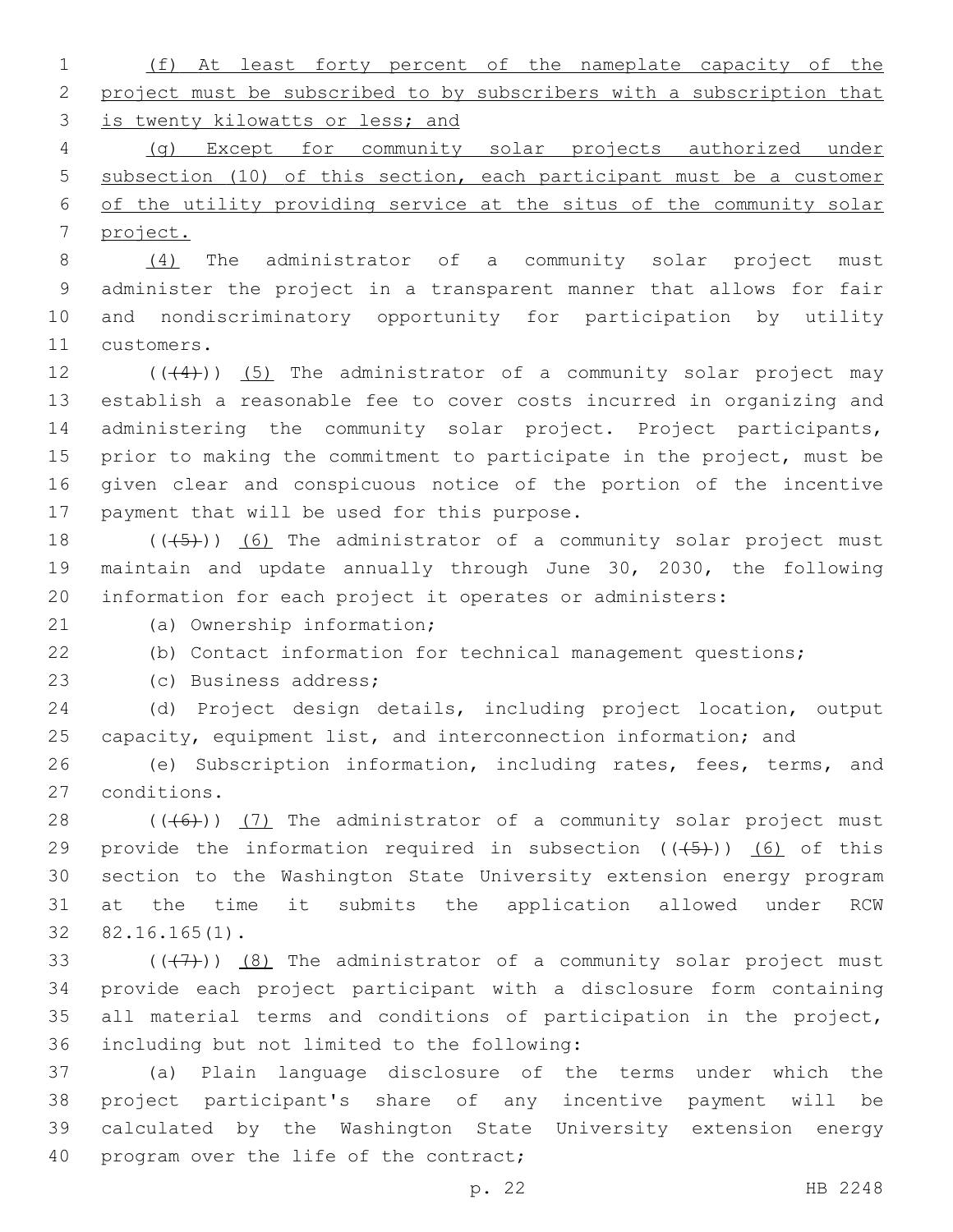(b) Contract provisions regulating the disposition or transfer of the project participant's interest in the project, including any 3 potential costs associated with such a transfer;

4 (c) All recurring and nonrecurring charges;

(d) A description of the billing and payment procedures;

 (e) A description of any compensation to be paid in the event of 7 project underperformance;

 (f) Current production projections and a description of the 9 methodology used to develop the projections;

(g) Contact information for questions and complaints; and

 (h) Any other terms and conditions of the services provided by 12 the administrator.

13 (((8)) (9) A utility may not adopt rates, terms, conditions, or standards that unduly or unreasonably discriminate between utility- administered community solar projects and those administered by 16 another entity.

17 (((49))) (10) A public utility district that is engaged in distributing electricity to more than one retail electric customer in the state and a joint operating agency organized under chapter 43.52 RCW on or before January 1, 2017, may enter into an agreement with each other to construct and own a community solar project that is located on property owned by a joint operating agency or on property that receives electric service from a participating public utility district. Each participant of a community solar project under this subsection must be a customer of at least one of the public utility districts that is a party to the agreement with a joint operating agency to construct and own a community solar project.

28 (((10)) (11) The Washington utilities and transportation commission must publish, without disclosing proprietary information, 30 a list of the following:

 (a) Entities other than utilities, including affiliates or subsidiaries of utilities, that organize and administer community 33 solar projects; and

 (b) Community solar projects and related programs and services 35 offered by investor-owned utilities.

 ( $(\overline{+11})$ )  $(12)$  If a consumer-owned utility opts to provide a community solar program or contracts with a nonutility administrator to offer a community solar program, the governing body of the consumer-owned utility must publish, without disclosing proprietary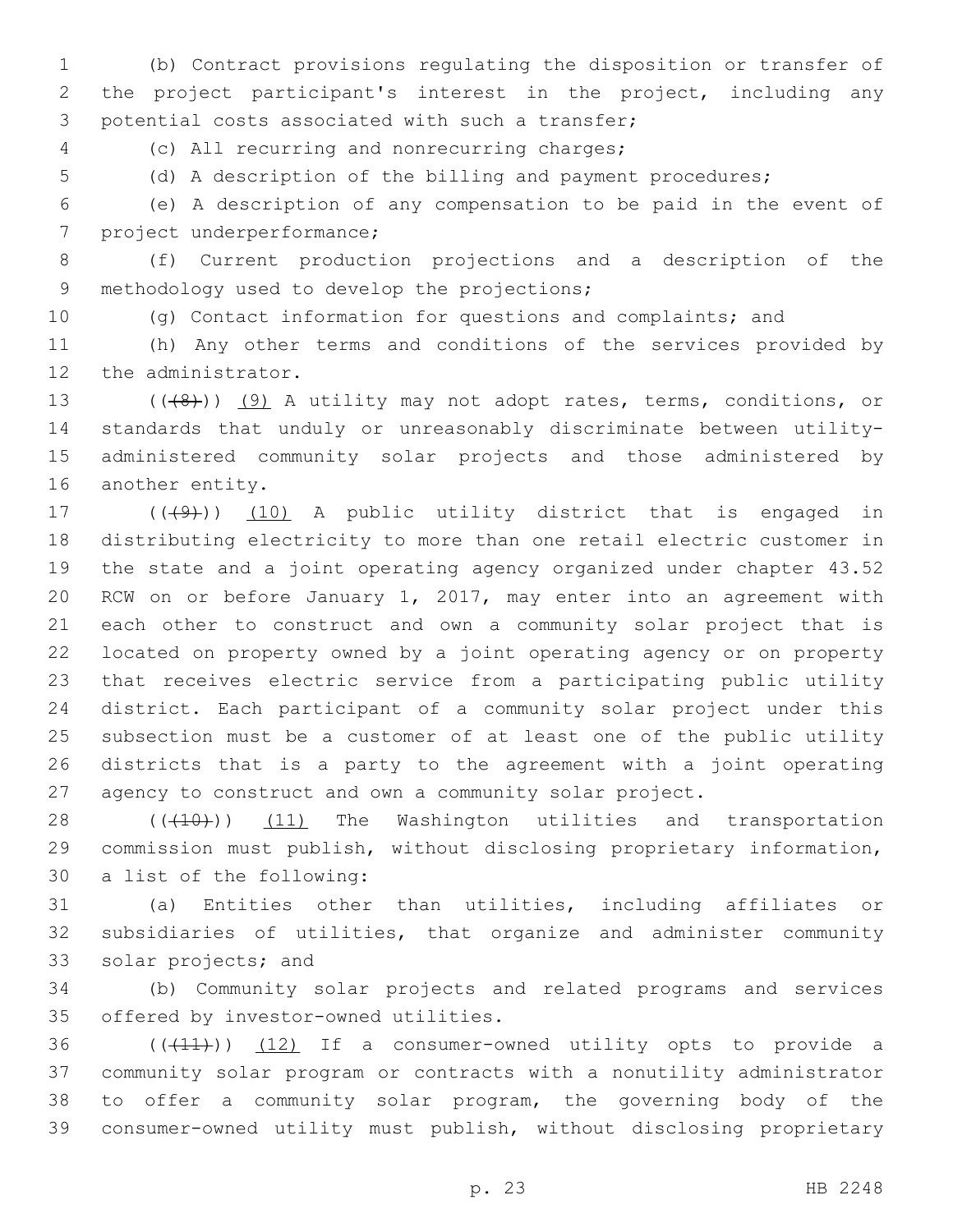information, a list of the nonutility administrators contracted by the utility as part of its community solar program.

3 (( $(12)$ )) (13) A utility administrator of a community solar project applying for and receiving precertification and certification 5 on or after July 1, 2020, that meets the requirements of RCW 82.16.165(9) and subsection (3) of this section may provide energy assistance and investments to reduce the energy burden for low-to- moderate-income households and low-to-moderate-income service 9 providers by offsetting the proportional administration and subscription costs for those entities, and may separately account for those costs.

 (14) Except for parties engaged in actions and transactions regulated under laws administered by other authorities and exempted under RCW 19.86.170, a violation of this section constitutes an unfair or deceptive act in trade or commerce in violation of chapter 19.86 RCW, the consumer protection act. Acts in violation of chapter 36, Laws of 2017 3rd sp. sess. are not reasonable in relation to the development and preservation of business, and constitute matters vitally affecting the public interest for the purpose of applying the 20 consumer protection act, chapter 19.86 RCW.

 $(1)$  ( $(13)$ ))  $(15)$  Nothing in this section may be construed as intending to preclude persons from investing in or possessing an ownership interest in a community solar project, or from applying for 24 and receiving federal investment tax credits.

 **Sec. 6.** RCW 80.60.005 and 1998 c 318 s 1 are each amended to 26 read as follows: The legislature finds that it is in the public interest to: (1) Encourage private investment in renewable energy resources; 29 (2) Stimulate the economic growth of this state; ((and)) (3) Enhance the continued diversification of the energy resources 31 used in this state; and (4) Expand access to solar energy through enhanced opportunities 33 to participate in community solar projects.

 **Sec. 7.** RCW 80.60.010 and 2019 c 235 s 1 are each reenacted and 35 amended to read as follows:

 The definitions in this section apply throughout this chapter 37 unless the context clearly indicates otherwise.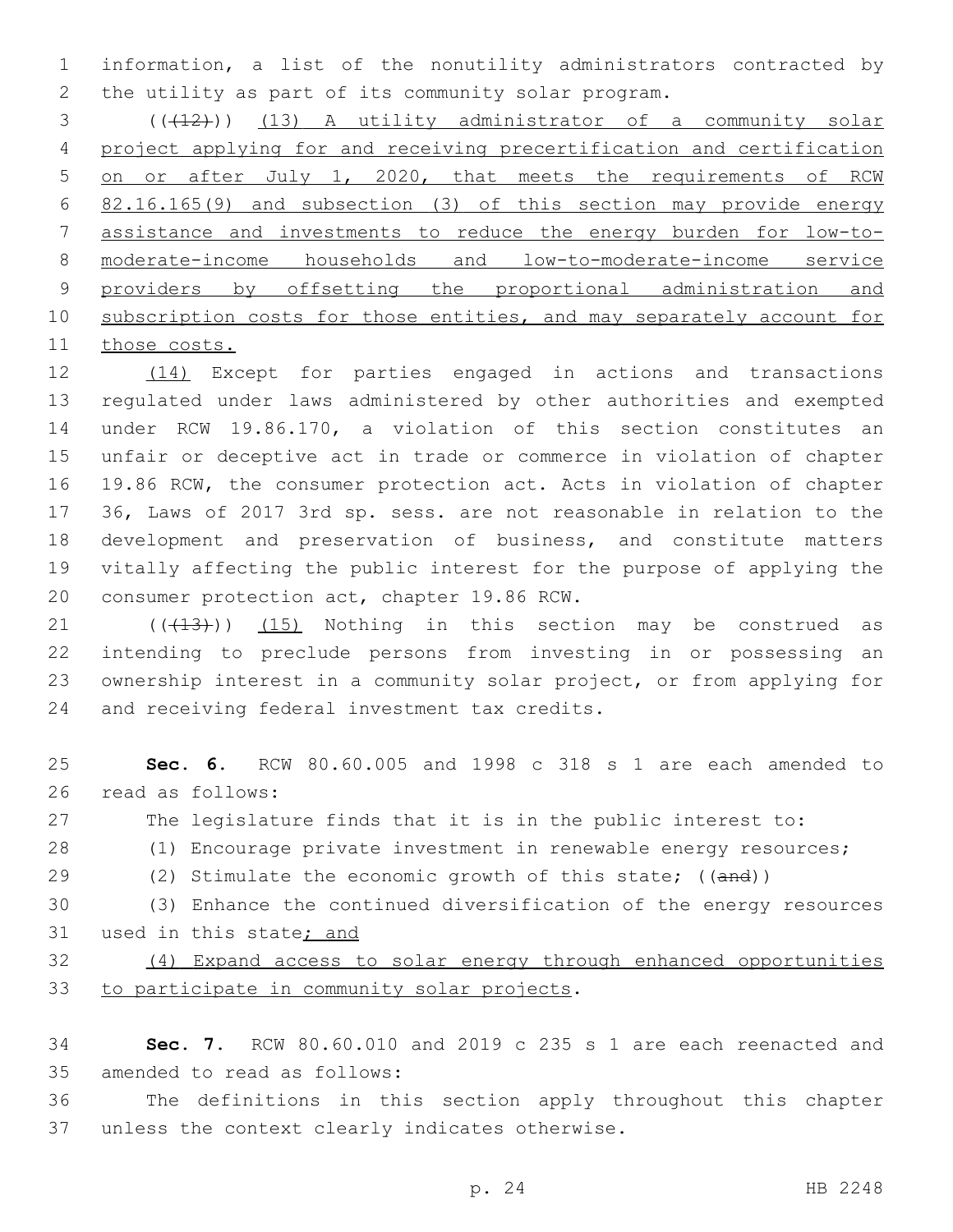(1) "Aggregated meter" means an electric service meter measuring electric energy consumption that is eligible to receive credits under a meter aggregation arrangement as described in RCW 80.60.030.

 (2) "Commission" means the utilities and transportation 5 commission.

 (3) "Consumer-owned utility" means a municipal electric utility formed under Title 35 RCW, a public utility district formed under Title 54 RCW, an irrigation district formed under chapter 87.03 RCW, a cooperative formed under chapter 23.86 RCW, or a mutual corporation or association formed under chapter 24.06 RCW, that is engaged in the business of distributing electricity to more than one retail electric 12 customer in the state.

(4) "Customer-generator" means a user of a net metering system.

 (5) "Designated meter" means an electric service meter at the service of a net metering system that is interconnected to the 16 utility distribution system.

 (6) "Electric cooperative" means a cooperative or association 18 organized under chapter 23.86 or 24.06 RCW.

 (7) "Electric utility" means any electrical company, public utility district, irrigation district, port district, electric cooperative, or municipal electric utility that is engaged in the business of distributing electricity to retail electric customers in 23 the state.

 (8) "Electrical company" means a company owned by investors that 25 meets the definition of RCW 80.04.010.

 (9) "Irrigation district" means an irrigation district under 27 chapter 87.03 RCW.

 (10) "Meter aggregation" means the administrative combination of billing net energy consumption from a designated net meter and 30 eligible aggregated meter, or, in the case of a community solar project, the administrative combination of billing net energy consumption, calculated as the net difference between generation from a subscriber's proportional subscription in a community solar project and the subscriber's electrical usage at their designated community 35 solar subscriber meter.

 (11) "Municipal electric utility" means a city or town that owns or operates an electric utility authorized by chapter 35.92 RCW.

 (12) "Net metering" means measuring the difference between the electricity supplied by an electric utility and the excess electricity generated by a customer-generator's net metering system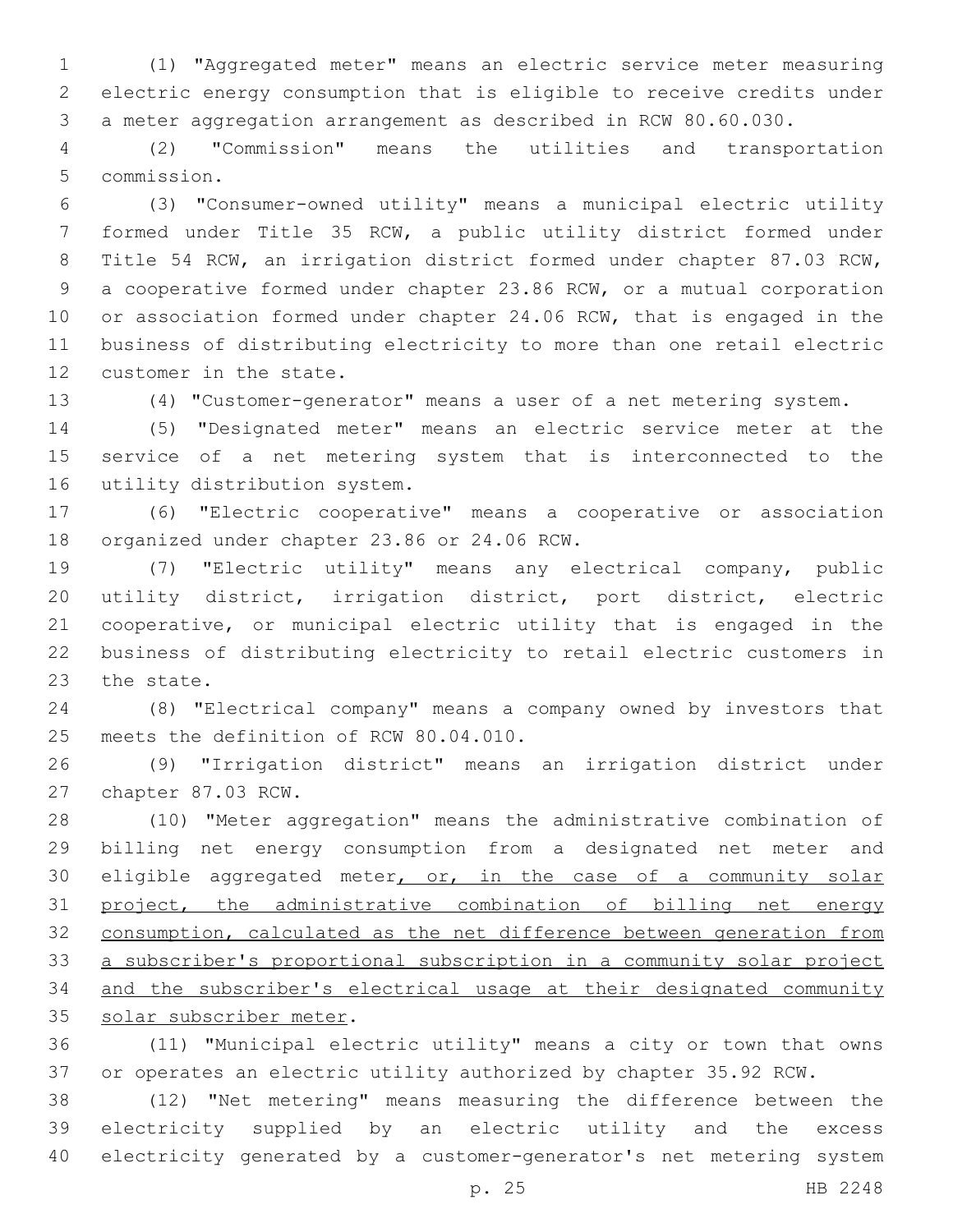over the applicable billing period. For a designated community solar subscriber meter, "net metering" means measuring the difference between the electricity supplied by an electric utility at a designated community solar subscriber meter at a subscriber's premises and the proportional generation output subscribed to by the subscriber, plus the generation output of any other net metering system for which the subscriber receives credit over the applicable billing period.

 (13) "Net metering system" means a fuel cell, a facility that produces electricity and used and useful thermal energy from a common fuel source, or a facility for the production of electrical energy 12 that generates renewable energy, and that:

 (a) Has an electrical generating AC capacity of not more than one 14 hundred kilowatts;

(b) Is located on the customer-generator's premises;

 (c) Operates in parallel with the electric utility's transmission and distribution facilities and is connected to the electric 18 utility's distribution system; and

 (d) Is intended primarily to offset part or all of the customer-20 generator's requirements for electricity.

 (14) "Port district" means a port district within which an industrial development district has been established as authorized by 23 Title 53 RCW.

 (15) "Premises" means any residential property, commercial real 25 estate, or lands, owned or leased by a customer-generator, a 26 subscriber, or a community solar project, within the service area of 27 a single electric utility.

 (16) "Public utility district" means a district authorized by 29 chapter 54.04 RCW.

 (17) "Renewable energy" means energy generated by a facility that uses water, wind, solar energy, or biogas as a fuel.

 (18) "Retail electric customer" includes an individual, organization, group, association, partnership, corporation, agency, unit of state government, or entity that is connected to the electric utility's distribution system and purchases electricity for ultimate 36 consumption and not for resale.

 (19) "Administrator" means any person, including an electric utility, that is responsible for maintaining and providing a list of designated community solar subscriber meters to the electric utility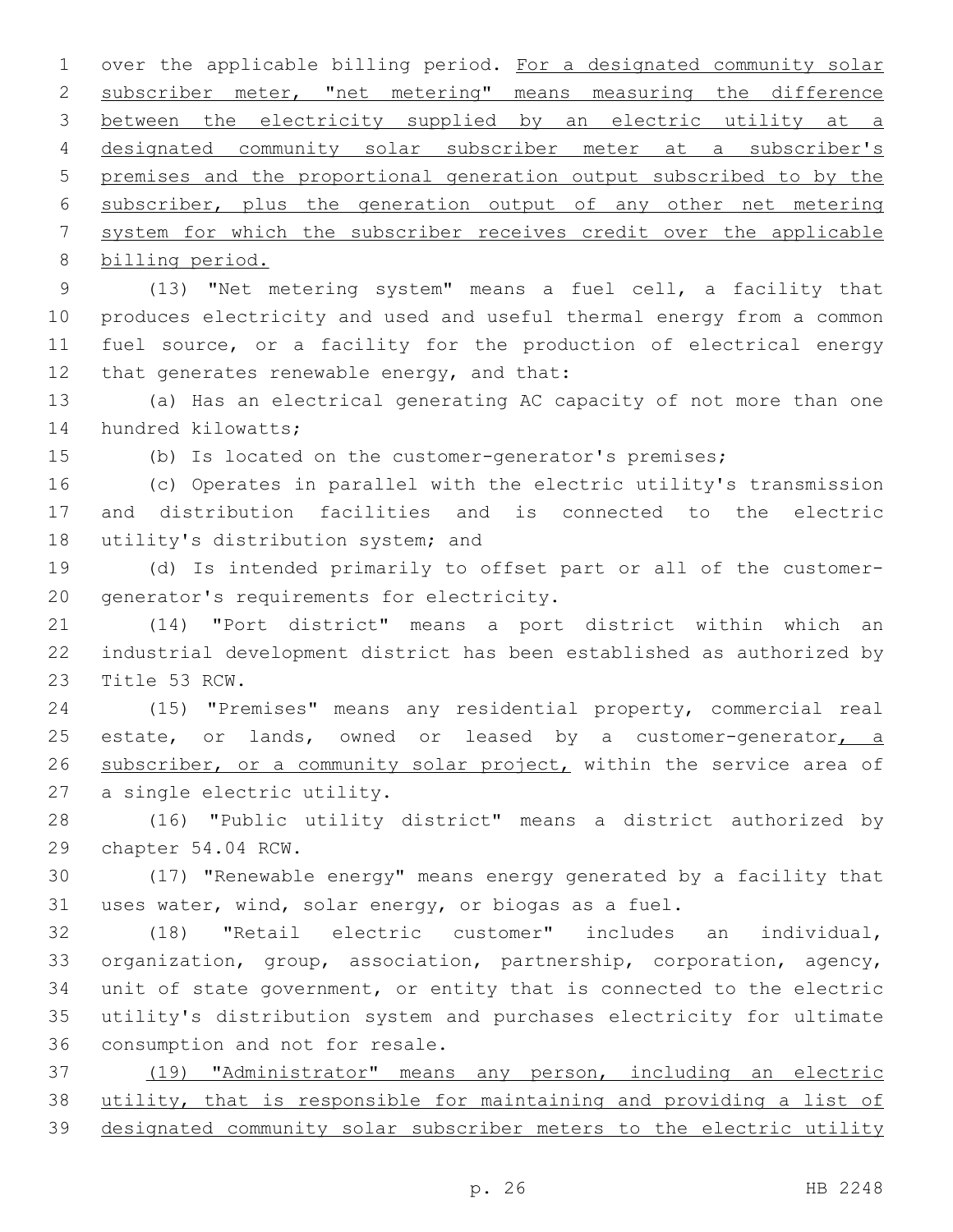and for performing other services required to qualify a community solar project for meter aggregation under RCW 80.60.030.

 (20) "Community solar project" means a solar energy system that has an alternating current nameplate generating capacity that is no larger than one thousand kilowatts, where all subscribers participate in meter aggregation pursuant to RCW 80.60.030 and are retail electric customers of the electric utility with which the community 8 solar project is directly interconnected, and where the electricity generated is measured against a subscriber's designated community solar subscriber meter in the form of a bill credit proportional to the size of their subscription.

 (21) "Designated community solar subscriber meter" means an 13 electric service meter that measures electrical service to the 14 premises of a subscriber in a community solar project, and that is identified by the administrator of a community solar project to the 16 electric utility as participating in meter aggregation at a community solar project.

 (22) "Energy assistance" has the same meaning as provided in RCW 19.405.020.

 (23) "Energy burden" has the same meaning as provided in RCW 19.405.020.

 (24) "Low-income" has the same meaning as provided in RCW 19.405.020.

 (25) "Low-to-moderate-income household" and "low-to-moderate- income service provider" have the same meanings as defined in RCW 82.16.160.

 (26) "Subscriber" means a retail electric customer of an electric 28 utility who owns one or more subscriptions or ownership shares of a community solar project directly interconnected with that same utility and who takes electrical service from a designated community solar subscriber meter.

 (27) "Subscription" means an agreement between a subscriber and 33 the administrator of a community solar project. A subscription must be sized by the administrator, in coordination with the subscriber and the utility, such that: (a) The estimated annual generation from all community solar projects in which a subscriber is a participant, 37 plus generation from any other net metering system at the subscriber's designated community solar subscriber meter, does not exceed the subscriber's average annual electrical usage at the premises of the designated community solar subscriber meter; and (b)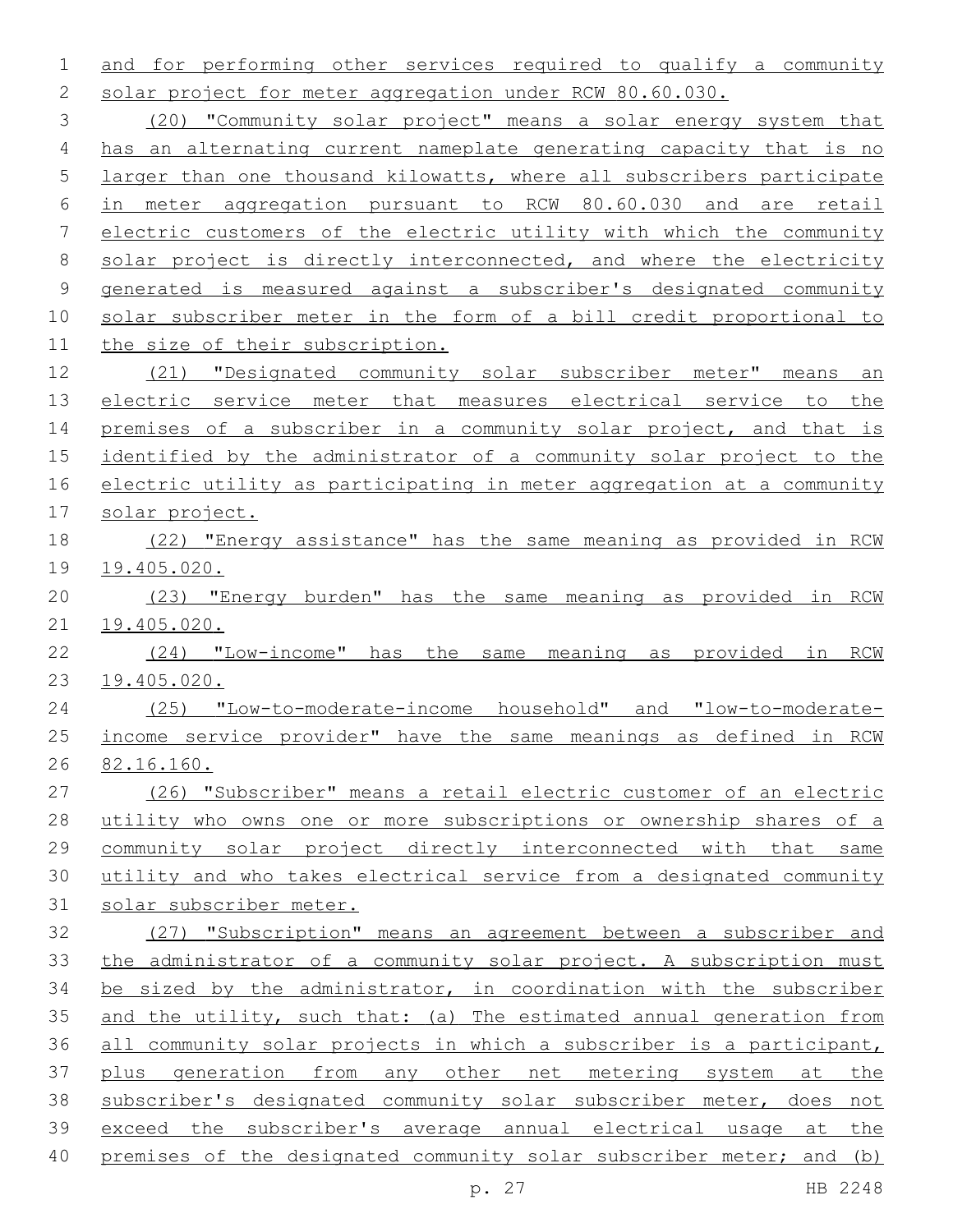1 the total generating capacity of the subscriber's subscriptions to community solar projects, plus the generating capacity of any net metering system at that subscriber's designated community solar subscriber meter, does not exceed an alternating current capacity of 5 one hundred kilowatts.

 **Sec. 8.** RCW 80.60.030 and 2019 c 235 s 3 are each amended to 7 read as follows:

 Consistent with the other provisions of this chapter, the net energy measurement, billed charges for kilowatt-hour consumption, and credits for excess kilowatt-hour generation by a net metered system, 11 must be calculated in the following manner:

 (1) The electric utility shall measure the net electricity produced or consumed during the billing period, in accordance with 14 normal metering practices.

 (2) If the electricity supplied by the electric utility exceeds the electricity generated by the customer-generator's net metering system and fed back to the electric utility during the billing period, the customer-generator shall be billed for the net electricity supplied by the electric utility, in accordance with 20 normal metering practices.

 (3) If excess electricity generated by the net metering system during a billing period exceeds the electricity supplied by the electric utility during the same billing period, the customer-24 generator:

 (a) Shall be billed for the appropriate customer charges for that billing period, in accordance with RCW 80.60.020; and

 (b) Shall be credited for the excess kilowatt-hours generated during the billing period, with the credit for kilowatt-hours appearing on the bill for the following billing period.

 (4) If a customer-generator requests, an electric utility shall provide such a customer-generator meter aggregation.

 (a) For a customer-generator participating in meter aggregation, credits for kilowatt-hours earned by the customer-generator's net metering system during the billing period first shall be used to offset electricity supplied by the electric utility at the location 36 of the customer-generator's designated meter.

 (b) A customer-generator may aggregate a designated meter with one additional aggregated meter located on the same parcel as the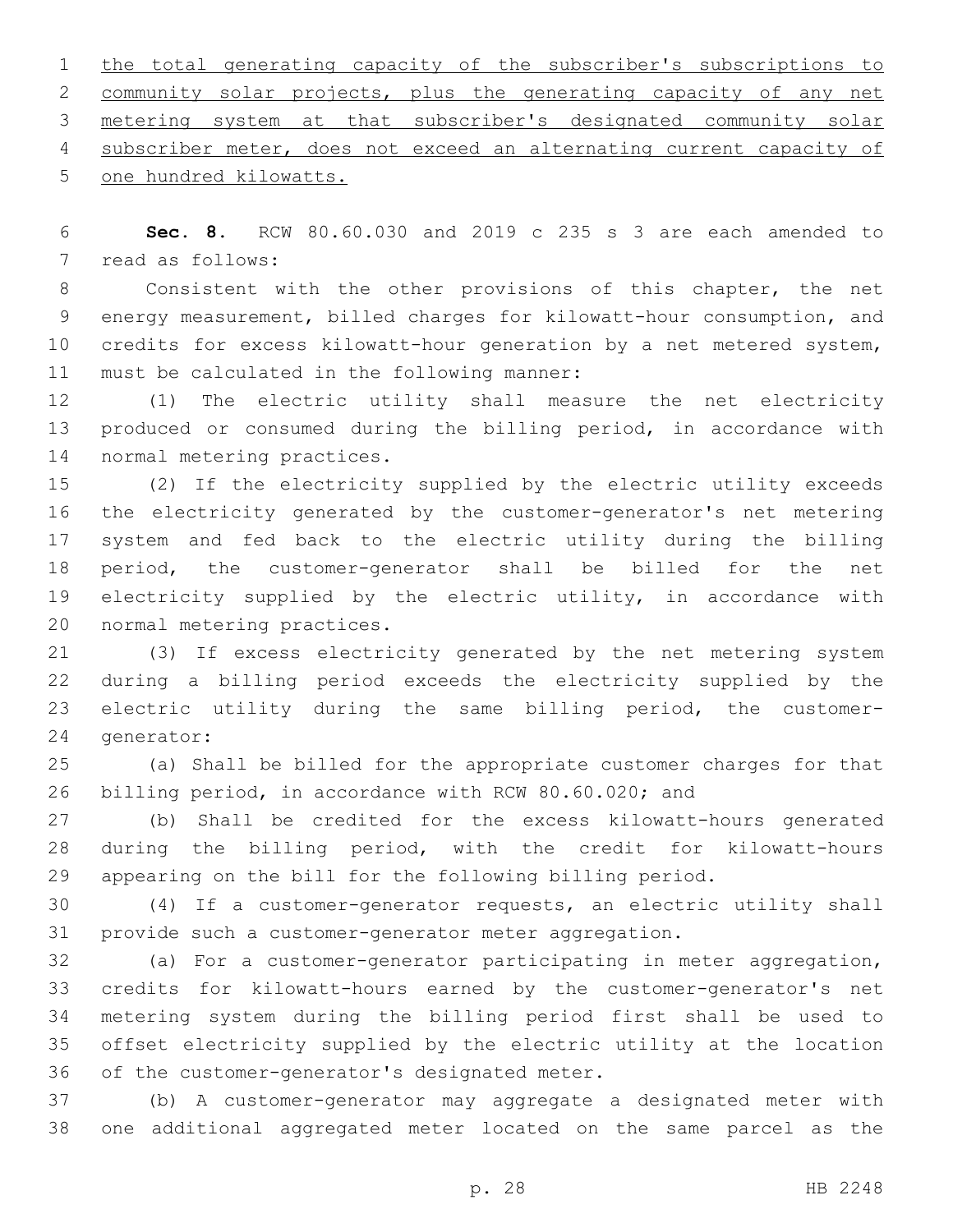designated meter or a parcel that is contiguous with the parcel where 2 the designated meter is located.

 (c) For the purposes of (b) of this subsection, a parcel is considered contiguous if they share a common property boundary, but 5 may be separated only by a road or rail corridor.

 (d) A retail electric customer who is a customer-generator and receives retail electric service from an electric utility at an aggregated meter must be the same retail electric customer who receives retail electric service from such an electric utility at the designated meter that is located on the premises where such a customer-generator's net metering system is located.

 (e) Credits for excess kilowatt-hours earned by the net metering system at the site of a designated meter during a billing period shall be credited by the electric utility for kilowatt hour charges due at the aggregated meter at the applicable rate of the aggregated 16 meter.

 (f) If credits generated in any billing period exceed total consumption for that billing period at both meters that are part of an aggregated arrangement, credits are retained pursuant to 20 subsections (3) and  $((+5))$  (6) of this section.

 (g) Credits carried over from one billing period to the next pursuant to (f) of this subsection must be applied in subsequent billing periods in the same manner described under (a) and (e) of 24 this subsection.

 (h) Meters so aggregated shall not change rate classes due to 26 meter aggregation under this section.

 (5)(a) An electric utility must provide meter aggregation for 28 subscribers of a community solar project if requested by an administrator.

30 (b) If a production meter, software, or billing system enhancement is required by the electric utility to provide meter aggregation under this subsection (5), the electric utility may 33 require the administrator to purchase the production meter and software or pay for the cost of any required billing system 35 enhancement. An electric utility may choose to pay the costs of any 36 production meter, software, or billing system enhancements, and may 37 separately account for any expenditures that provide energy assistance to, or reduce the energy burden of, low-income households or low-income service providers. Nothing in this subsection is intended to prohibit a utility from applying the expenditures of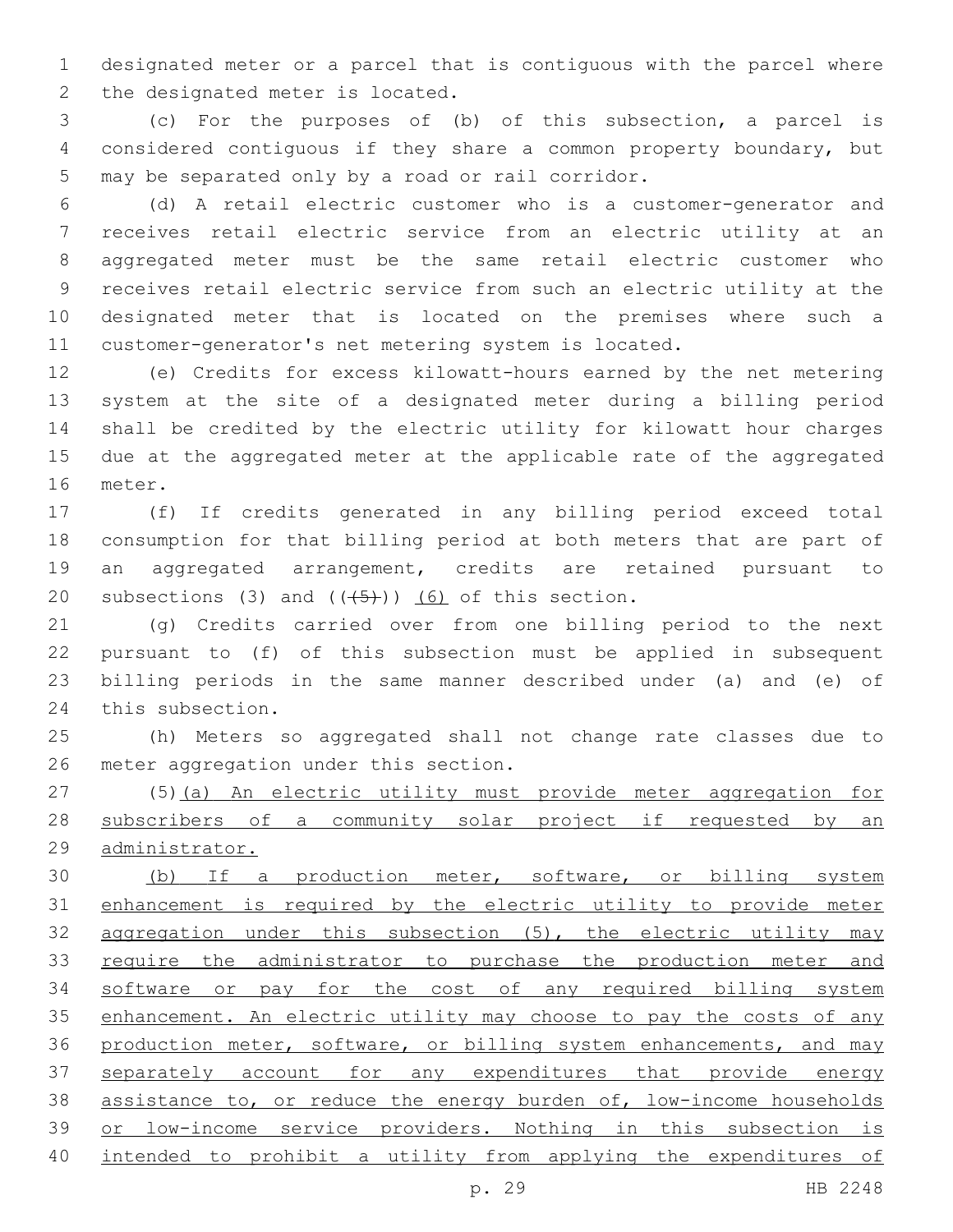| 1              | funds under this section that provide energy assistance to, or reduce |
|----------------|-----------------------------------------------------------------------|
| 2              | the energy burden of, low-to-moderate-income households or low-to-    |
| 3              | moderate-income service providers towards compliance with RCW         |
| 4              | 19.405.120.                                                           |
| 5              | (c) In order to participate in community solar project meter          |
| 6              | aggregation, the proportional subscription of a single subscriber,    |
| 7              | plus the nameplate capacity of any other net metering system owned by |
| 8              | or subscribed to by that subscriber, must not exceed the lesser of    |
| $\overline{9}$ | The net metering system size limitation in RCW<br>either: (i)         |
| 10             | 80.60.010(13)(a); or (ii) the average annual electric usage of the    |
| 11             | premises of the subscriber's designated community solar subscriber    |
| 12             | meter.                                                                |
| 13             | (d) An administrator must maintain and provide to the electric        |
| 14             | utility a list of designated community solar subscriber meters for    |
| 15             | meter aggregation.                                                    |
| 16             | Credits for kilowatt-hours generated by a community solar<br>(e)      |
| 17             | project during the applicable billing period must be used to          |
| 18             | proportionally offset electricity supplied by the electric utility at |
| 19             | the location of the subscriber's designated community solar           |
| 20             | subscriber meter.                                                     |
| 21             | (f) Credits for excess kilowatt-hours generated by a community        |
| 22             | solar project during the applicable billing period must be credited   |
| 23             | by the electric utility for kilowatt-hour charges due<br>at the       |
| 24             | subscriber's designated community solar subscriber meter<br>the<br>at |
| 25             | applicable rate of that meter.                                        |
| 26             | (q) If credits generated in any billing period exceed total           |
| 27             | consumption for that billing period at a designated community solar   |
| 28             | subscriber meter, then credits must be retained pursuant to           |
| 29             | subsections (3) and (6) of this section.                              |
| 30             | (h) Credits carried over from one billing period to the next must     |
| 31             | be applied in subsequent billing periods in the same manner as        |
| 32             | described under (e) and (f) of this subsection and subsection (6) of  |
| 33             | this section.                                                         |
| 34             | (i) Meters that are aggregated under this subsection must not be      |
| 35             | considered a different rate class as a result of participation in     |
| 36             | meter aggregation.                                                    |
| 37             | (j) To provide energy assistance or reduce the energy burden of       |
| 38             | low-income households, an electric utility may: (i) Offset or         |
| 39             | discount the subscription costs of a low-income household             |
| 40             | subscriber's participation in a community solar project through meter |
|                | HB 2248<br>p. 30                                                      |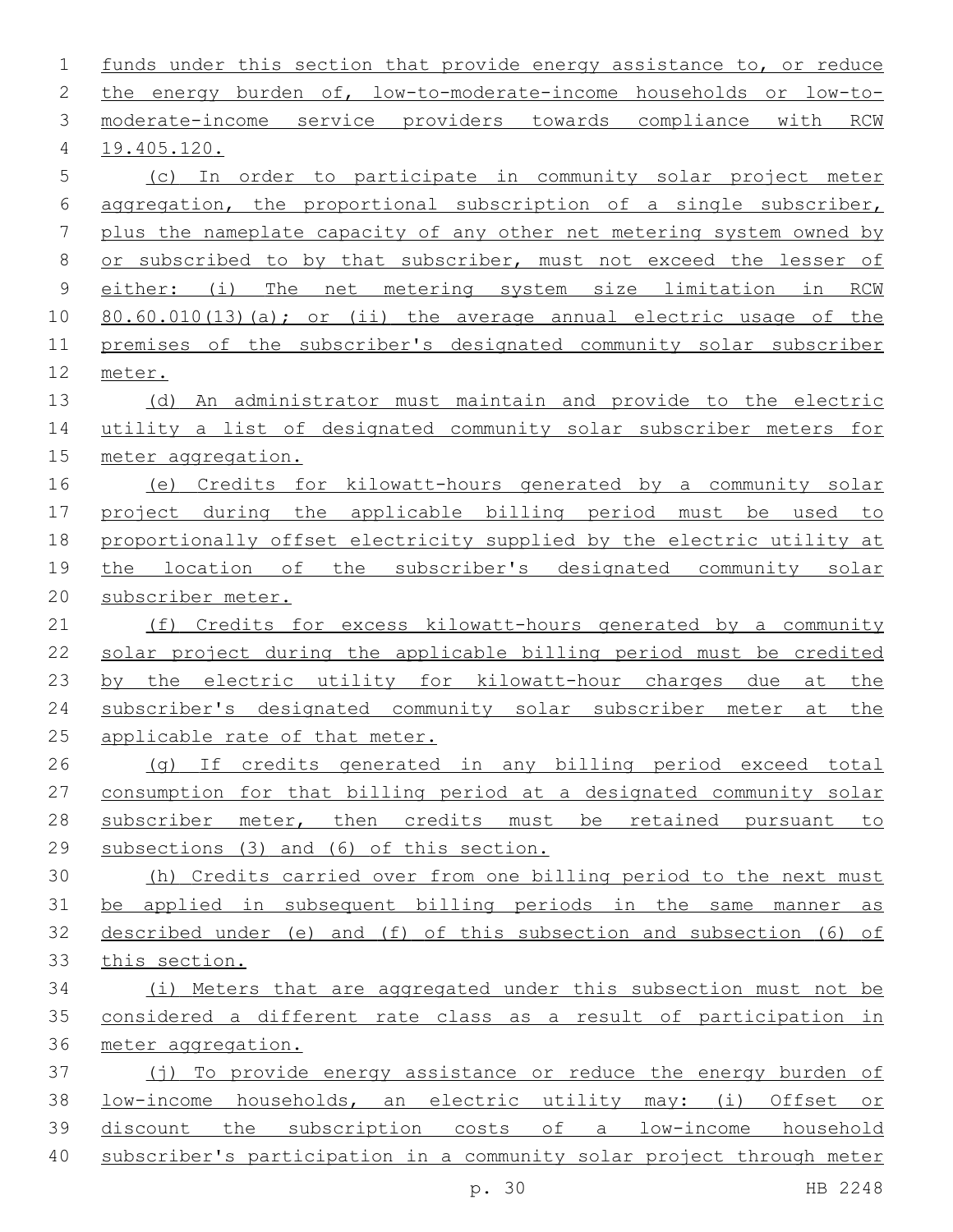1 aggregation; and (ii) retain ownership of any renewable energy credit 2 or other environmental attributes that may accrue from the proportional generation of a low-income household subscriber's community solar project subscription, provided that the proportional electricity associated with that renewable energy credit or environmental attribute is credited against the electrical usage at the low-income household subscriber's designated community solar 8 subscriber meter.

 (6) On March 31st of each calendar year, any remaining unused credits for kilowatt-hours accumulated during the previous year shall be granted to the electric utility, without any compensation to the customer-generator or community solar project administrator or 13 subscribers.

 $((+6+))$   $(7)$  Nothing in this section prohibits a utility from allowing aggregation under terms different than the requirements of subsection (4) of this section if a customer-generator has an existing arrangement for meter aggregation in effect or a customer 18 submits a written request for aggregation on or before July 1, 2019, for individual meter aggregation, or July 1, 2020, for meters 20 aggregated under subsection (5) of this section.

 $((+7+))$   $(8)$  Nothing in this section prohibits the owner of multifamily residential facility from installing a net metering system as defined in RCW 80.60.010 assigned to a single designated meter located on the premises of the multifamily residential facility where the tenants are not individually metered customers of the utility and distributing any benefits of the net metering to tenants of the facility where the net metering system is located. The utility must measure the net energy produced and provide credit to the single designated meter to which the net metering system is assigned in accordance with subsections (1) through (3) of this section or under the terms of a standard rate or tariff schedule established under RCW 80.60.020(3). The distribution of benefits to tenants of such a system, if any, is the responsibility of the owner of the net metering system and not the responsibility of the utility.

 (9) Nothing in this section prohibits an electric utility from allowing meter aggregation for designated community solar subscriber meters under terms different from the requirements under subsection (5) of this section, provided that the electric utility and administrator mutually agree on the terms and conditions of the meter